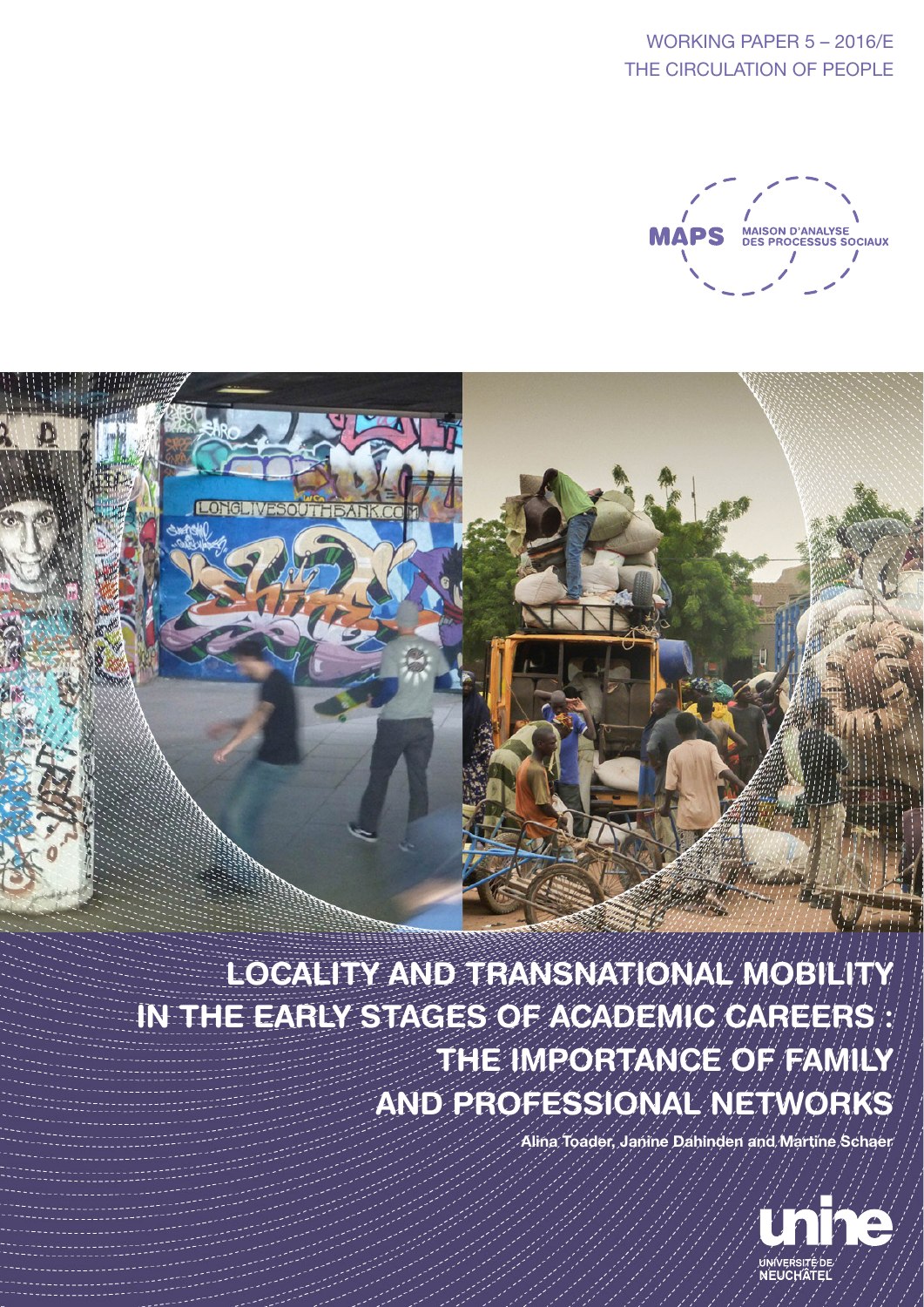### Authors

Alina Toader

Postdoctoral Researcher, Maison d'analyse des processus sociaux (MAPS), University of Neuchâtel alina.toader@unine.ch

Janine Dahinden Professor for Transnational Studies, Maison d'analyse des processus sociaux (MAPS), University of Neuchâtel janine.dahinden@unine.ch

Martine Schaer Doctoral Student, Maison d'analyse des processus sociaux (MAPS), University of Neuchâtel martine.schaer@unine.ch

© 2016 by the authors

### ISSN : 1662-744X

La reproduction, transmission ou traduction de tout ou partie de cette publication est autorisée pour des activités à but non lucratif ou pour l'enseignement et la recherche. Dans les autres cas, la permission de la MAPS est requise.



### Contact:

MAPS - Maison d'analyse des processus sociaux Rue A.-L. Bréguet 1 CH - 2000 Neuchâtel Tél. +41 32 718 39 34 www2.unine.ch/maps maps.info@unine.ch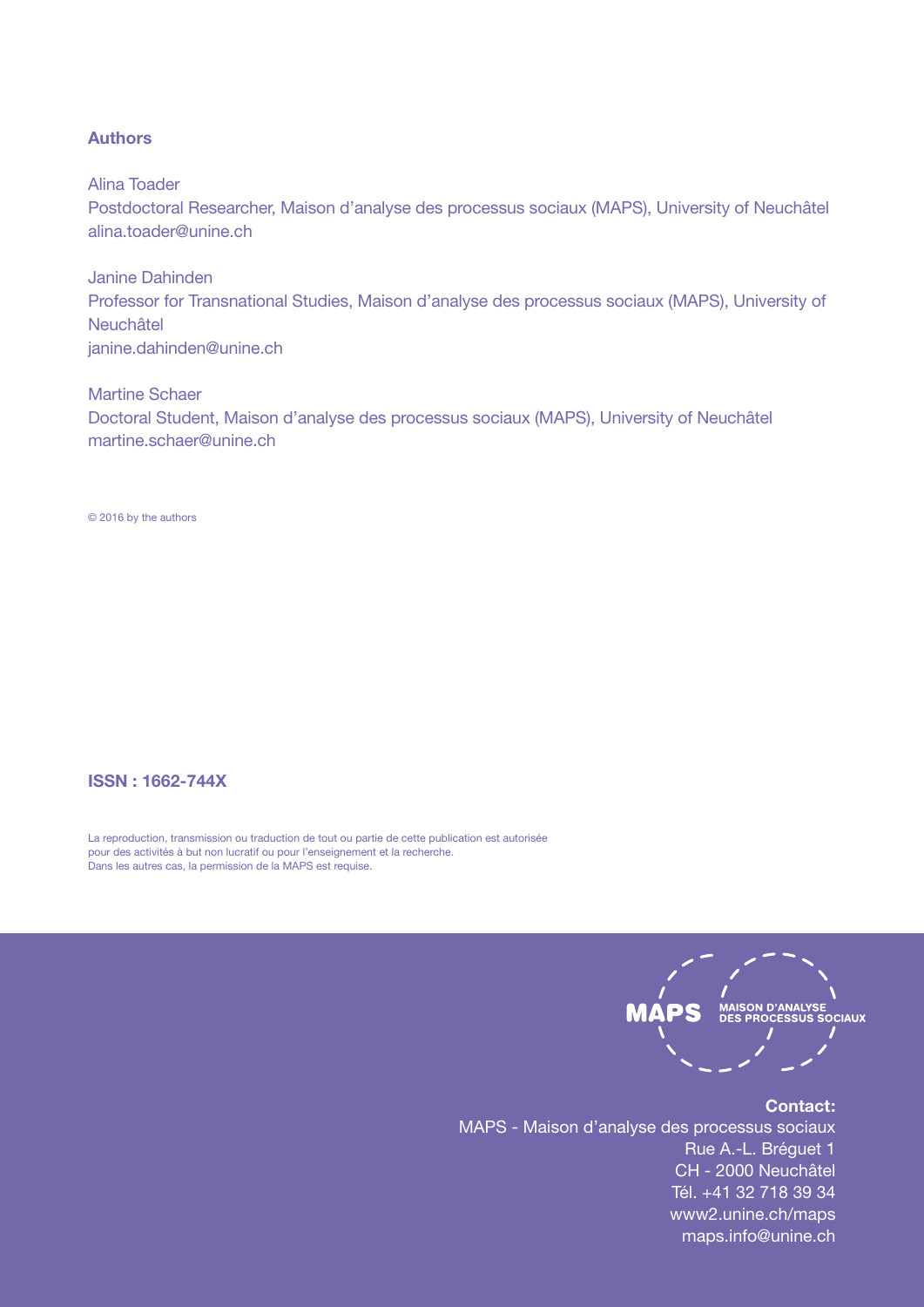## **Preliminary remarks and abstract**

This paper is part of the research project entitled 'Transnational Mobility of Academics in the Early Stages of their Careers: Transforming or Reproducing Gender Regimes?' funded by the Swiss National Science Foundation. We present here results from an online survey we conducted in 2013 as regards the early-career academics' experiences of international mobility within a broader social context. The paper focuses on academics' reasons for becoming or not becoming mobile, on their professional and family trajectories, and on how mobility affects their careers and family lives. Our results show that mobile respondents from the Universities of Cambridge and Zurich have relatively different family trajectories and networks, but also more precarious academic paths, than their non-mobile counterparts. Furthermore, mobility does not really benefit these academics' family life, and many academics pursue their careers without being mobile.

## **Keywords**

academics (non-)mobility careers family networks

# **Acknowledgements**

We would like to kindly thank Flavia Cangià, Katia Iglesias and Yvonne Riaño for critically commenting on earlier versions of this paper. We also thank Daniel Moure for his careful English editing.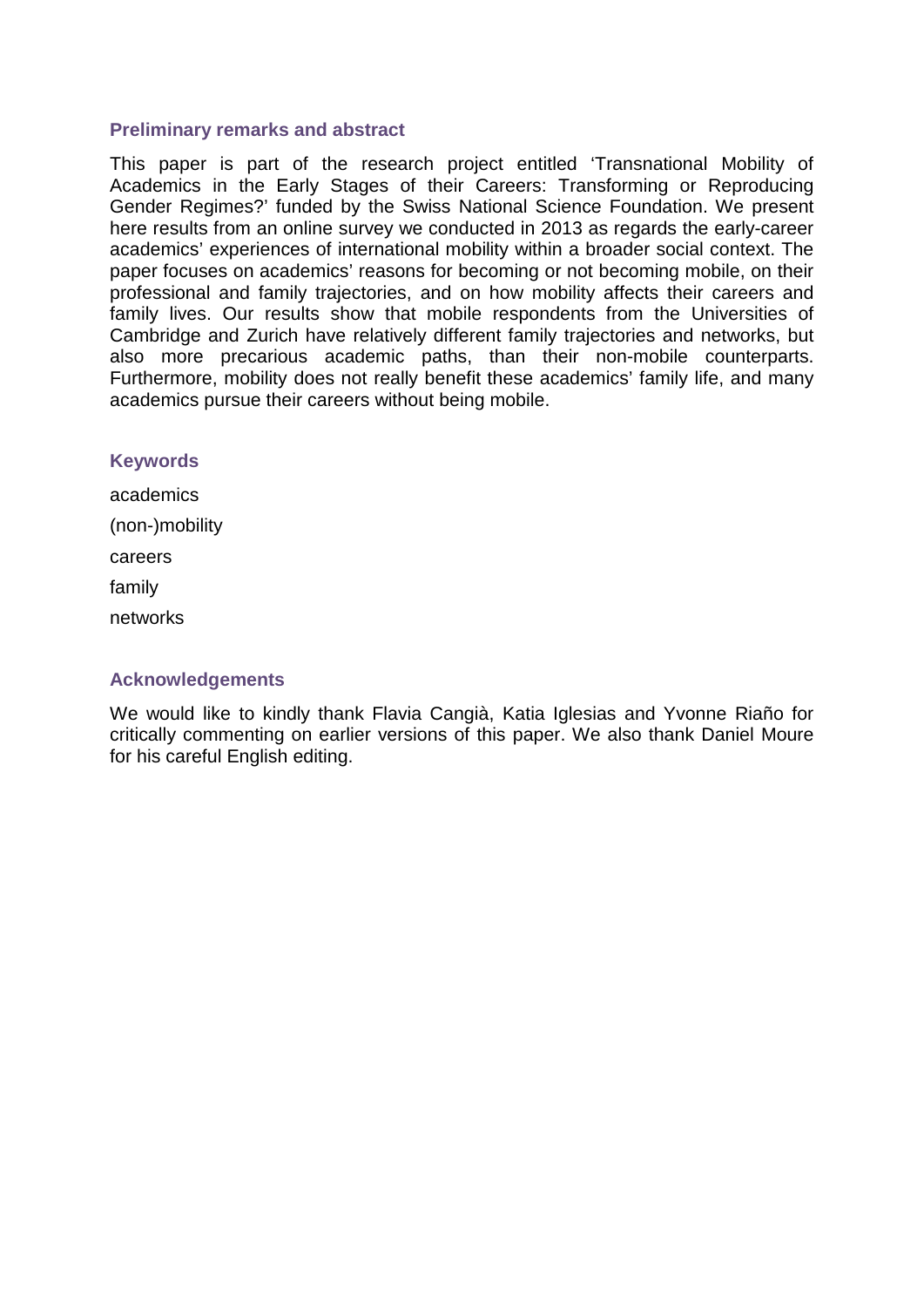## **1. Introduction**

In many European countries, international mobility is considered indispensable for academics who wish to pursue a successful career, mainly because it is expected to enable them to develop new scientific skills, broaden their scientific horizons and develop transnational networks. But mobility can also take place in a rather precarious context, especially in terms of employment security, as young academics try to stay within academia by accepting temporary positions in several universities in different countries.

At the same time, some studies have demonstrated that skilled migration in general, and this specific form of it in particular, is highly gendered (e.g. Kofman and Raghuram 2005, Jöns 2011). Several authors have linked the 'academic mortality' of women (Krais 2002) and the 'leak in the pipeline' throughout the different stages of the academic career (Leemann et al. 2010, Van Anders 2004) to the new norm of mobility for young researchers: to stay and progress within academia, one should become internationally mobile. However, female academics have been shown to be less geographically mobile than their male colleagues (e.g. Moguérou 2004, Shaumann and Xie 1996), mainly due to family obligations (see also Ackers 2003, Ward and Wolf-Wendel 2004), which in turn can have a decisive influence on their career advancement (e.g. Ackers and Bryony 2008, Leemann 2010, Le Feuvre 2009, Fassa and Kradolfer 2010, Rosende 2010, Shen 2013).

Furthermore, compared to male academics, female scientists more frequently follow their partners to a new location as tied migrants (Bronstein 2001; Ledin et al. 2007), without always finding a job corresponding to their qualifications and experiencing a devaluation of their scientific knowledge (e.g. Riaño and Baghdadi 2007). Female scientists are also more likely than men to be married to other scientists and to face a dual science career situation in which they and their partners – both confronted with a high demand for mobility – have to coordinate their career plans (McNeil and Sher 1999; Rusconi and Solga 2007). At the same time, a 'feminization process' is taking place in academia, which makes it necessary to expressly include women in the study of mobility and access to high-rank academic positions (e.g. Le Feuvre 2009).

Most studies on academic mobility have concentrated on the workplace and on careers, leaving aside familial relations and wider social networks (as pointed out by Kofman and Raghuram 2005: 151; with some exceptions, e.g. Riaño 2011). More generally, the body of work that has focused on the highly skilled has largely ignored family migration, tied migration and broader social networks, issues that have been theorized in the gender and international migration literature (e.g. Kofman 1999, Morokvasic-Müller et al. 2003, Mahler and Pressar 2006; Lutz 2010, etc.). In order to tackle these shortcomings and obtain new insights into academics' experiences of mobility, we need to consider women's and men's practices in their diversity, within and beyond the university. In particular, we need to take into account academics' social networks, as both a pre-condition and an effect of transnational mobility.

This paper aims to contribute to a better understanding of what is at stake when academics decide whether to become internationally mobile, by considering some of their family and professional relations through a gender perspective. How is the decision of whether to be mobile made? How is mobility related to their professional and family trajectories? How does mobility affect their careers and their family lives? To explore these issues, we ask the following specific questions: What motivates and supports women and men academics to become internationally mobile; and conversely what discourages and hinders their mobility? Who moves and who does not? Do mobile and non-mobile academics, women and men, have different trajectories as regards both their professional and family lives? What effects does mobility have not only on their academic careers, but also for their partners' professional situation and their family lives? Do mobile and non-mobile early-career academics ultimately have different career networks?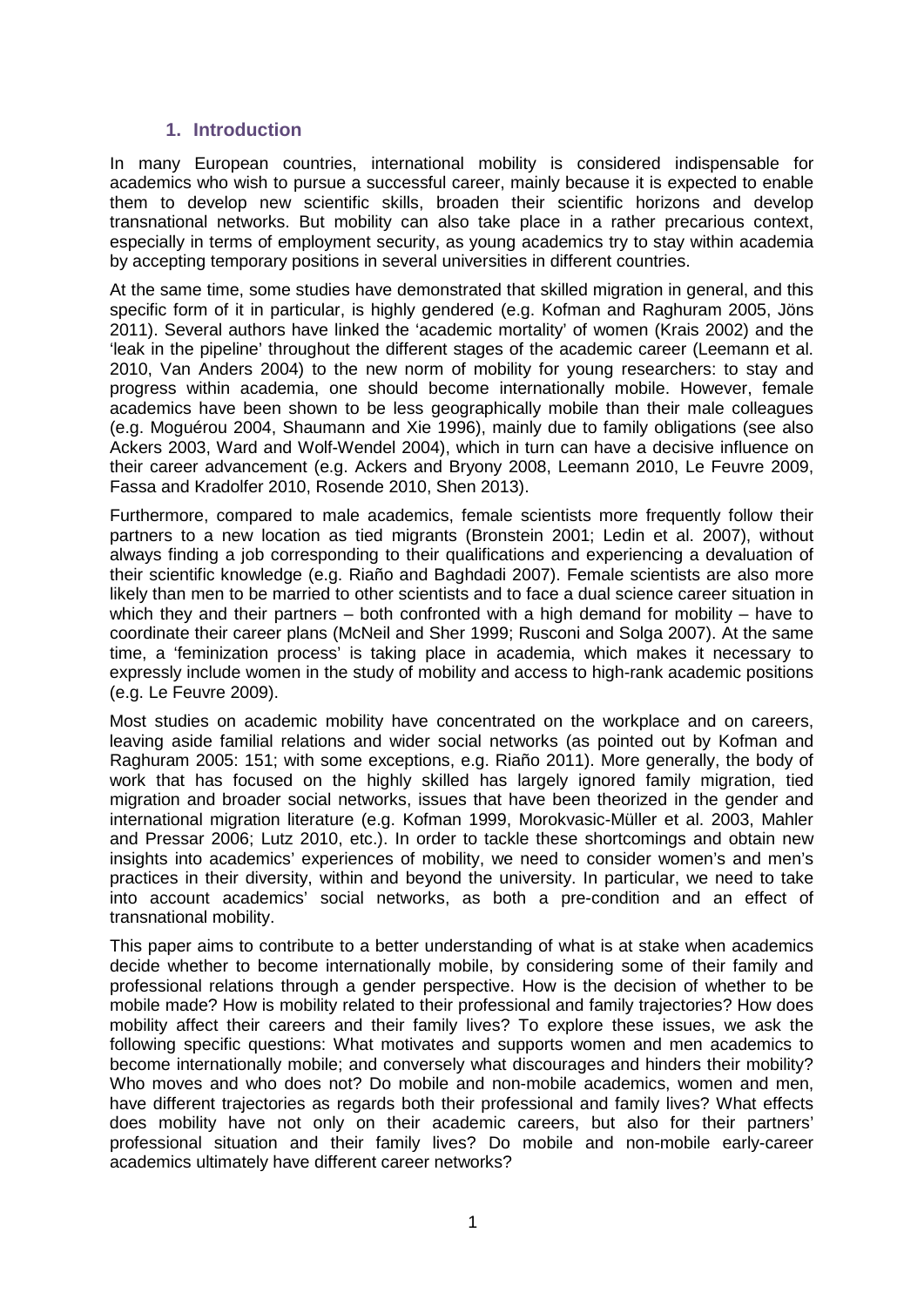Because the requirement to be mobile applies more to recent cohorts, we decided to conduct our research on academics who obtained their PhDs in the ten years preceding our study. We thus defined early-career academics as scholars who had obtained their PhD from 2003 onwards and who held an academic position (from a postdoc to a professorship) in one of the universities participating in our research study for the academic year 2013-2014. We are interested in relatively long-term experiences of mobility, which could imply changes in or a specific organization of mobile academics' professional and family lives. It is for this reason that we have focused on academics' postdoctoral experiences of mobility for academic purposes of at least one year in a country other than the one in which they obtained their PhD.

In the first part of this paper, we present the two universities chosen as a case study here, as well as the data and sample we draw on. After clearly delineating the specific type of mobility under study, we look at the professional and family considerations involved in deciding whether to become internationally mobile, then at some characteristics and the trajectories of mobile and non-mobile respondents. The second part focuses on the specific effects of mobility on academics' careers, on their partners' professional situation, and on other familyrelated effects of mobility. Finally, we compare mobile and non-mobile academics' core professional networks, especially in terms of transnational social relationships.

Our paper focuses on the drivers and effects of mobility, and it considers both academics' careers and family trajectories. We intend to contribute to the existing literature by shedding new light not on the 'work versus family' hypothesis, the forced choice between work and family (e.g. Mason and Goulden 2002, Sanchez-Mazas and Casini 2010), but on the *work and family* conditions under which both women and men who remain employed in academia potentially engage in mobility, and on how their academic careers and family lives are affected by mobility. Special attention is paid to social networks, at both the personal and professional levels, as a missing link in the existing literature on skilled migration and gender, an important element in understanding the (non-)mobility of early-career academics.

# **2. Case Study: The Universities of Cambridge and Zurich**

Academics' careers and mobility patterns depend on their own biographical experiences and social networks, but they are also related to more structural aspects of academia as a specific social field in Bourdieu's sense (1979, see also Krais 2002). According to Bourdieu, each field has its own logic, determined by specific rules and the resources, the forms of capital (Bourdieu 1986), one can bring into play. In some ways, academia is inherently transnational (e.g. the claim for the universalism of scientific knowledge, Meyer et al. 2010; 'the struggle for excellence', Münch 2014), but in other regards it remains locally anchored at a national or university level (e.g. support resources, funding structures, recruitment).

For our research study, we selected the participating universities in a way that assured a good level of diversity in terms of academic contexts, including disciplines, rankings, international staff, funding and mobility programs. The case study here consists of two universities that are quite distinct in some regards, the University of Cambridge and the University of Zurich.<sup>[1](#page-4-0)</sup> Both are among the largest and most renown universities in their respective countries, in both the natural and social sciences. The former is among the leading universities in the world, while the latter is among the leading universities in Europe and in the world's top 100 universities. They are both highly internationalized universities, with an important share of international students and sometimes staff.<sup>[2](#page-4-1)</sup> However, these universities also have quite distinct funding and recruitment systems, including programs for

 $\overline{a}$ 

<span id="page-4-0"></span><sup>1</sup> For more information about the two universities, see their websites: <http://www.cam.ac.uk/> and [http://www.uzh.ch/en/about/portrait.html,](http://www.uzh.ch/en/about/portrait.html) last viewed on January 19, 2016.

<span id="page-4-1"></span> $2$  For more details, see:<http://www.undergraduate.study.cam.ac.uk/international-students> and [http://www.studyinginswitzerland.ch/uzh/university-description?id=8,](http://www.studyinginswitzerland.ch/uzh/university-description?id=8) last viewed on January 20, 2016.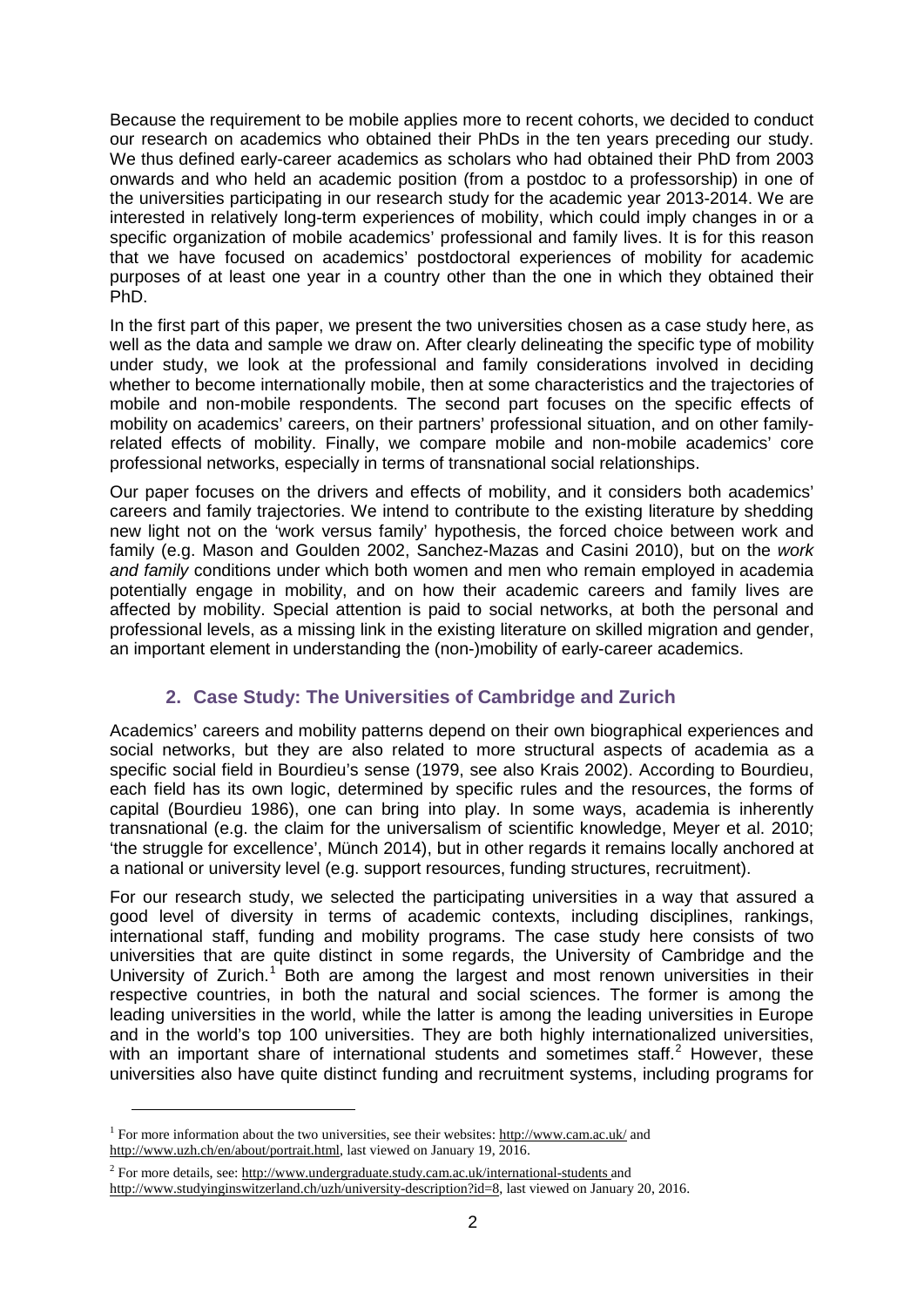international mobility: for instance, in Switzerland most further funding possibilities after a PhD and the possibility of obtaining a professorship require going abroad,<sup>[3](#page-5-0)</sup> while this does not appear to be a formal requirement in the UK. Thus, we can expect noteworthy differences in the practices of international mobility at the two universities, representative of the two European countries in which they are located.

# **3. Data and Sample**

For the analysis presented in this paper, we use data from an online survey we conducted in 2013.<sup>[4](#page-5-1)</sup> The questionnaire asked about respondents' academic positions, their partnership and family life, their professional trajectories and networks, their academic environment, and about their past, present and planned mobility. We gathered information about the respondents' reasons for becoming or not becoming mobile; and for those who became mobile, about how their mobility was organized, difficulties during the mobility and the effects of mobility on their careers, their partner's professional situation and their family life.

The questionnaire was entirely completed by 150 early-career academics from the University of Cambridge (75 women and 75 men) and 131 from the University of Zurich (68 women and 62 men). Although in the end we had as many women as men among the respondents at the University of Cambridge, and not very different numbers at the University of Zurich, the overall response rate (including all respondents, not only those we defined as early-career academics) varied according to sex: it was higher for women than for men (12.5% versus 7.4% at the University of Cambridge, 10.3% versus 8.0% at the University of Zurich). Our sample ultimately represents almost 8 percent of all the women and 6 percent of all the men to whom the survey was sent at the University of Cambridge, and almost 3.5 percent of the academic staff at the University of Zurich. It is relatively well balanced by sex in both universities.

At the University of Cambridge, we had additional information about the representativeness of our sample by field, academic position and age. The male early-career academics in our sample were employed slightly less often in the biological and physical sciences than the overall academic staff at their university; among the female early-career academics in our sample, the same was true in the humanities and social sciences. Nevertheless, all the fields remained well represented, and our sample is even more diversely distributed than the overall population. In terms of academic positions, the sample contains fewer professors, which might be because professors and men may have felt less concerned about research into the early stages of academic careers from a gender perspective. Although these criteria were not mentioned in the invitation email to our survey, they could be found on the project's website.<sup>[5](#page-5-2)</sup> In addition, the women respondents were younger than the all-female academic staff of the university, while the men respondents were older, on average by around two years for both groups. Overall, despite these slight differences by field, academic position and age, the sample from the University of Cambridge remains representative of the entire academic staff according to these criteria as well.

# **4. Results**

-

## *4.1. Internationally mobile groups*

Among the early-career respondents surveyed, we can distinguish three groups who experienced international mobility of at least one year (Figure 1). The first consists of those

<span id="page-5-0"></span><sup>3</sup> For more details, see: [http://www.nsf.gov/about/history/annual-reports.jsp,](http://www.nsf.gov/about/history/annual-reports.jsp) last viewed on January 20, 2016.

<span id="page-5-1"></span><sup>&</sup>lt;sup>4</sup> The online survey was conducted from October 1 to November 15, 2013 in three universities: the University of Cambridge, the University of Zurich and the University of California, Los Angeles. In this paper, we restrict our analysis to the European context and thus consider only the Universities of Cambridge and Zurich.

<span id="page-5-2"></span><sup>&</sup>lt;sup>5</sup> Project website: [http://www2.unine.ch/cms/lang/fr/pid/28356,](http://www2.unine.ch/cms/lang/fr/pid/28356) last viewed on January 19, 2016.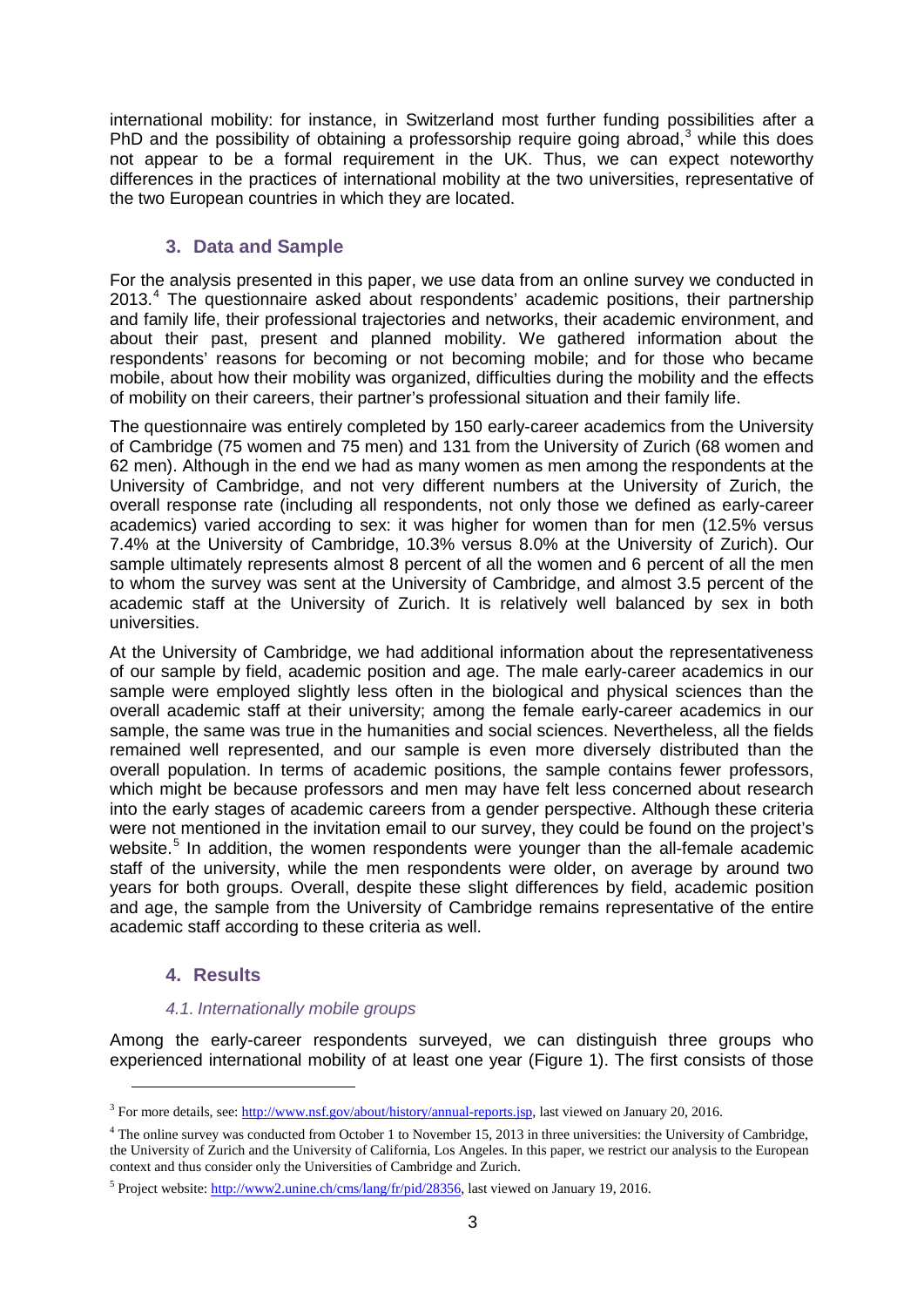whose current position represents an ongoing postdoctoral mobility in a country other than the one in which they obtained their PhD. The second consists of those whose ongoing postdoctoral mobility in a country other than their PhD began with a previous postdoctoral position in the same country as the current one. The third, which consist of fewer respondents, but more men at the University of Zurich, is comprised of those who had engaged in past postdoctoral mobility (an experience abroad of at least one year after the PhD) and were now back in the country in which they obtained their PhD.

These three groups together are hereafter considered the 'mobile respondents'. They represent around 45 percent of the women and 55 percent of the men who participated in our survey at the Universities of Cambridge and Zurich. As in previous research, women appear to be less mobile than men (see also Moguérou 2004, Shaumann and Xie 1996). Meanwhile, there are important differences between the two universities: at Cambridge, women are almost as often mobile as men, while at Zurich they are mobile to a lesser extent. This is a rather unexpected result, given the mobility framework in Switzerland, but the University of Cambridge is one of the most well-known and internationalized universities in the world.

Very few respondents (less than 6% in each case) had experienced a period of international mobility of at least one year before completing their PhD but no other period of international mobility of at least the same duration afterwards. Together with those who experienced no period of international mobility of at least one year, these respondents are considered 'nonmobile'. Hereafter, when we refer to mobile and non-mobile respondents, we distinguish between these two broad groups: respondents who had experienced international mobility of at least one year after their PhD and those who had not.



**Figure 1.** Internationally mobility groups, by university and sex (%)

#### *4.2. Professional considerations in deciding whether to become mobile*

What motivates and supports early-career academics to become mobile, and what discourages and prevents them from doing so? Regarding the professional considerations involved, almost all mobile respondents (Table 1) declared that they were attracted by the 'reputation of the university or of a particular academic' and by 'working conditions favorable to [their] career advancement'. Also, a large majority of mobile women and men in both universities believed that 'experience abroad was a requirement for pursuing an academic career'. However, fewer respondents mentioned that their 'professional network encouraged/supported [them] to go abroad' and even fewer that they were 'attracted by the financial conditions […]'.

Source: TRAMA 2013 online survey.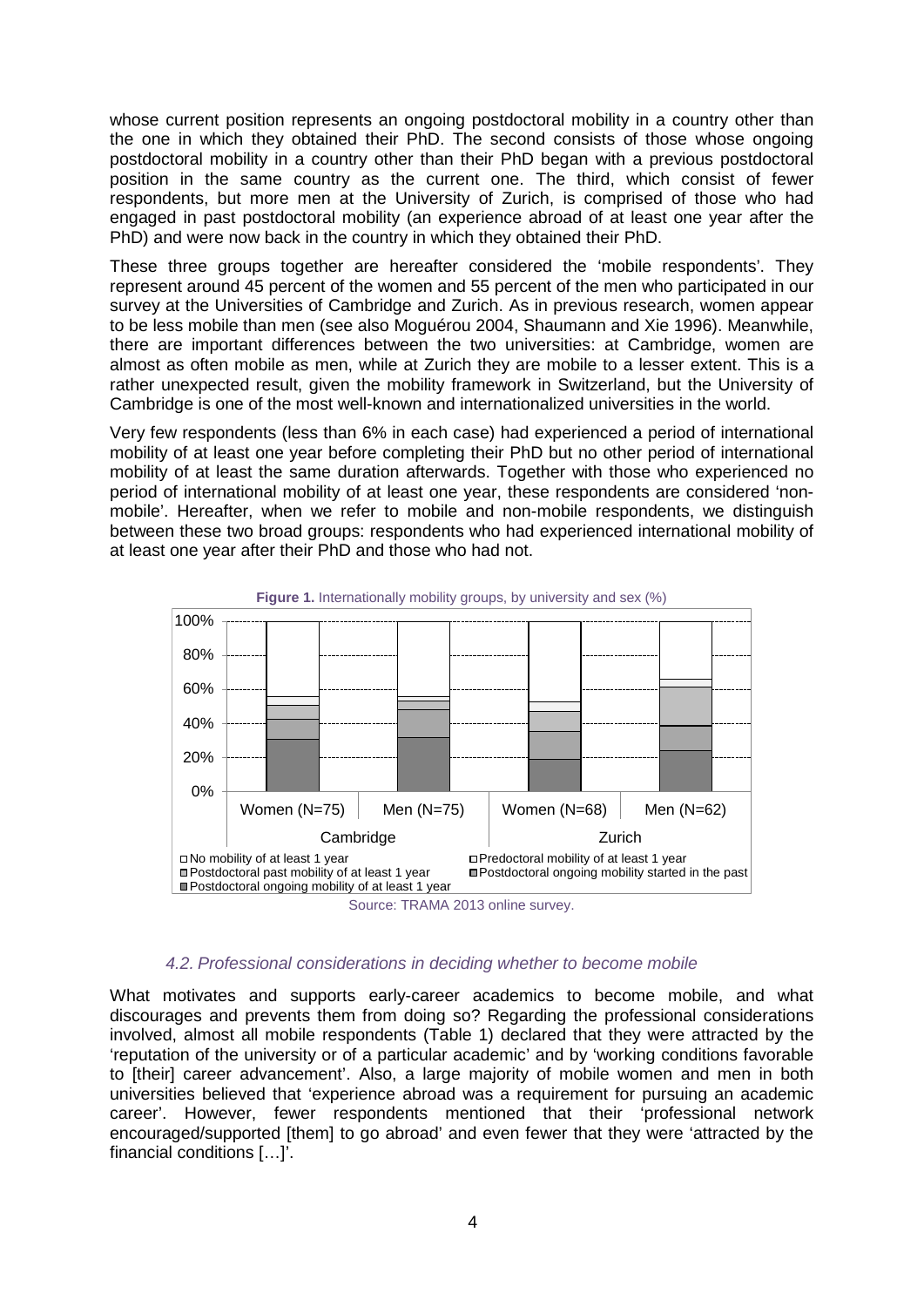| Professional considerations regarding the decision to be internationally           | Cambridge           |      | <b>Zurich</b> |      |
|------------------------------------------------------------------------------------|---------------------|------|---------------|------|
| mobile: completely agree + somewhat agree (%)                                      | Women   Men   Women |      |               | Men  |
| I was attracted by the reputation of the university or of a particular academic in |                     |      |               |      |
| Imy research field                                                                 | 97.1                | 94.7 | 86.2          | 94.3 |
| I was attracted by the financial conditions (incl. when source of funding comes    |                     |      |               |      |
| from a fellowship or from another institution/country)                             | 55.9                | 31.6 | 64.3          | 51.4 |
| I was attracted by working conditions favorable to my career advancement           | 91.2                | 84.2 | 89.3          | 82.9 |
| If felt that experience abroad was a requirement for my pursuing an academic       |                     |      |               |      |
| Icareer                                                                            | 79.4                | 78.9 | 58.6          | 80.0 |
| My professional network encouraged/supported me to go abroad                       | 67.6                | 52.6 | 55.2          | 54.3 |

|  | Table 1. Professional considerations regarding the decision to become mobile, by university and sex (%) |  |  |  |  |
|--|---------------------------------------------------------------------------------------------------------|--|--|--|--|
|  |                                                                                                         |  |  |  |  |

Source: TRAMA 2013 online survey.

As can be seen from Table 2, a majority of non-mobile academics, especially the respondents at the University of Cambridge, were also attracted by the reputation of the university or of a particular academic when they decided to apply for jobs only in the country in which they had obtained their PhD, whether the UK and Switzerland. All groups of nonmobile respondents also declared greater satisfaction with the financial conditions of the positions they had held in these two countries so far. Among the non-mobile respondents fewer 'did not think about applying abroad' or, except for the women at the University of Zurich, 'did not feel that experience abroad was a requirement for pursuing an academic career in the country where [they] had obtained [their] PhD'. Also, very few, and even fewer at the University of Cambridge, mentioned that their 'professional network advised [them] against/discouraged [them] from going abroad'. A large majority of all non-mobile respondents declared that their professional network helped them pursue an academic career in the country in which they received their PhD.

| Professional considerations regarding the decision to apply only in the             | Cambridge |      | Zurich      |      |
|-------------------------------------------------------------------------------------|-----------|------|-------------|------|
| country of PhD: completely agree + somewhat agree (%)                               | Womenl    |      | Men   Women | Men  |
| I was attracted by the reputation of the university/ies or of particular academic/s |           |      |             |      |
| in the country where I had obtained my PhD                                          | 100.0     | 90.9 | 56.0        | 72.2 |
| I was satisfied with the financial conditions of the position/s I have been holding |           |      |             |      |
| so far in the country where I had obtained my PhD (incl. when source of funding     |           |      |             |      |
| comes from a fellowship or from another institution/country)                        | 78.3I     | 81.8 | 80.0        | 72.2 |
| I did not feel that experience abroad was a requirement for my pursuing an          |           |      |             |      |
| academic career in the country where I had obtained my PhD                          | 47.8I     | 59.1 | 4.0         | 44.4 |
| My professional network helped me pursue my academic career in the country          |           |      |             |      |
| where I had obtained my PhD                                                         | 82.6      | 72.7 | 80.0        | 83.3 |
| My professional network advised me against/discouraged me from going abroad         | 4.3       | 9.1  | 16.0        | 33.3 |
| I just did not think about applying abroad                                          | 26.1      | 31.8 | 25.0        | 27.8 |

**Table 2.** Professional considerations regarding the decision not to become mobile, by university and sex (%)

Source: TRAMA 2013 online survey.

These results mainly demonstrate the importance of professional networks in one's pursuit of an academic career, be it in the country of one's PhD or abroad. Indeed, several studies have highlighted the importance of so-called 'political capital', 'ties with influential actors with respect to recruitment/promotion decisions' (Pezzoni et al. 2012: 704) and the 'friendship bonus' (Wenneras and Wold 1997), which have been demonstrated to be necessary in order to progress within academia. A question to be investigated further is whether professionalnetwork capital, which consists of resources mobilized in order to pursue an academic career, is locally anchored, and subsequently whether academics who do not have (as much of) this type of capital more often become internationally mobile or leave academia. At the same time, young researchers also rely upon networks within academia to find a position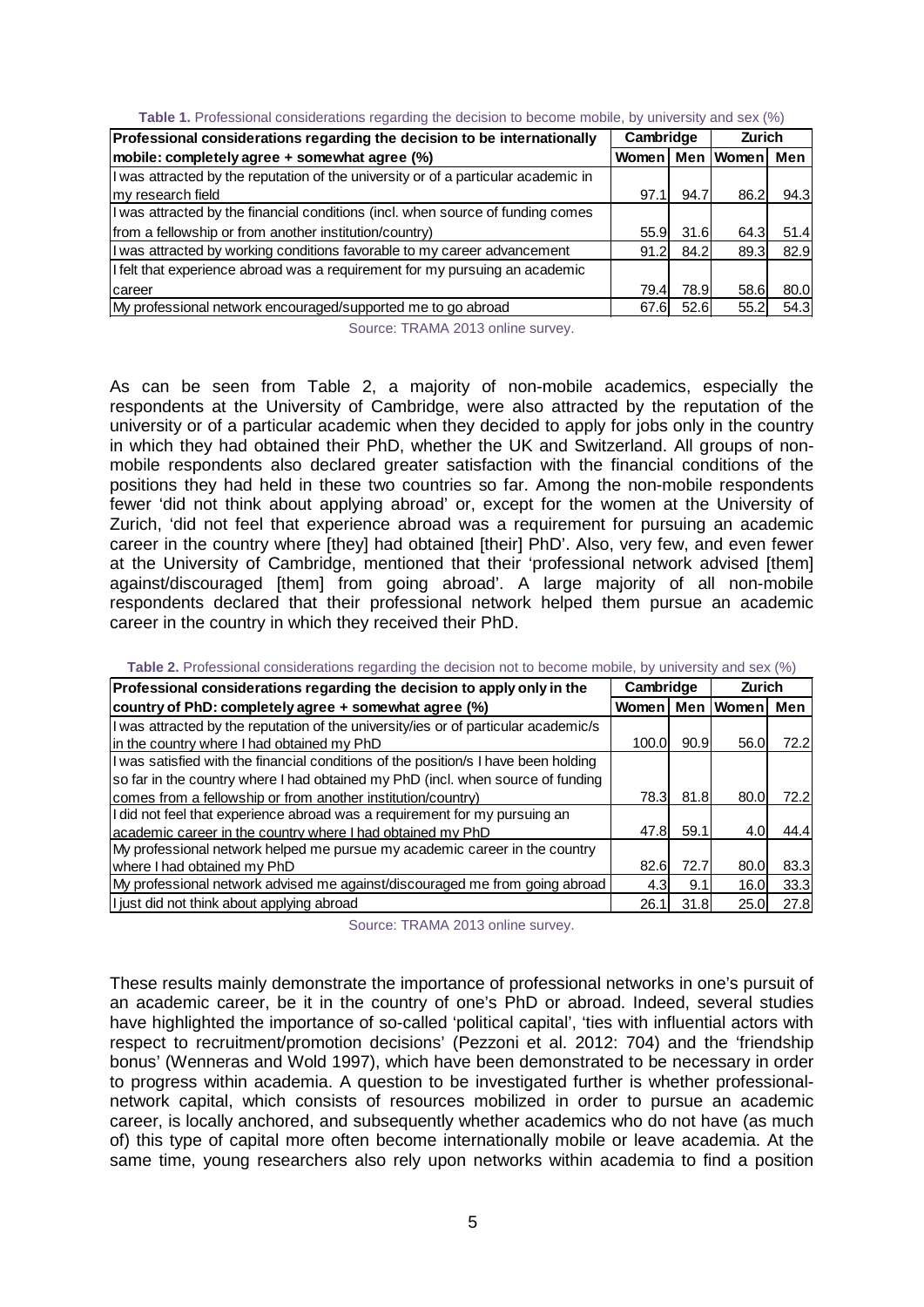abroad - or even to return to a country in which they had previously worked, especially because they can face 're-entry problems' (Balter 1999).

## *4.3. Family considerations in deciding whether to become mobile*

We also asked respondents questions regarding family-based considerations in their decision on whether to become internationally mobile. On the one hand (Table 3), many mobile academics, and women in particular, declared that their current partner or the one they had when deciding about their (previous) mobility encouraged/supported them to go abroad. Other family members also largely encouraged/supported the respondents, especially women. This emotional support appears to be an important element in academics' decision to become internationally mobile - for women, but also for men. At the same time, the majority of respondents who had experienced at least a year of mobility in a country other than the one in which they had completed their PhD 'felt [they] could satisfactorily accommodate [their] life as a couple and a family with [their] position abroad' and 'did not feel that having a child/children was an obstacle to taking up this position abroad', which indicates that they felt rather prepared for such an experience.

| Family considerations regarding the decision to be internationally            | Cambridge |           | <b>Zurich</b> |       |
|-------------------------------------------------------------------------------|-----------|-----------|---------------|-------|
| mobile: completely agree + somewhat agree (%)                                 | Women     |           | Men Women     | Men   |
| My (former) partner encouraged/supported me to go abroad                      | 84.6I     | 64.3I     | 82.1          | 79.3  |
| Other family members encouraged/supported me to go abroad                     |           | 82.9 51.4 | 57.1          | 47.1  |
| I did not feel that having a child/children was an obstacle to taking up this |           |           |               |       |
| position abroad                                                               | 50.0l     | 75.0      | 75.0          | N/A   |
| If felt that I could satisfactorily accommodate my life as a couple and a     |           |           |               |       |
| family with my position abroad                                                | 62.9I     | 59.5l     | 62.1          | 76.5I |

#### **Table 3.** Family considerations regarding the decision to become mobile, by university and sex (%)

Source: TRAMA 2013 online survey.

On the other hand (Table 4), fewer than half of all non-mobile respondents declared that their current or former partner discouraged them from applying/going abroad, but there are noteworthy differences between women and men in this respect as well, especially at the University of Cambridge. Less than a quarter of non-mobile respondents, but twice as many women as men, mentioned discouragement from other family members. Much more often, non-mobile academics, especially women, 'felt that having a child/children was a substantial obstacle to applying/moving abroad', and that 'it would not have been possible to satisfactorily accommodate [their] life as a couple with a position abroad'.

| Family considerations regarding the decision to apply only in the         | Cambridge |        |                     | <b>Zurich</b> |  |
|---------------------------------------------------------------------------|-----------|--------|---------------------|---------------|--|
| country of PhD: completely agree + somewhat agree (%)                     |           |        | Women   Men   Women | Men           |  |
| My (former) partner discouraged me from applying/going abroad             | 31.6      | -52.9I | 41.2                | 37.5          |  |
| Other family members discouraged me from applying/going abroad            | 26.1      | 13.6I  | 23.1                | 11.1          |  |
| I felt that having a child/children was a substantial obstacle to         |           |        |                     |               |  |
| applying/moving abroad                                                    | 100.0     | N/A    | 88.9                | 83.3          |  |
| I felt that it would not have been possible to satisfactorily accommodate |           |        |                     |               |  |
| my life as a couple with a position abroad                                | 69.6      | 63.6   | 77.8I               | 88.9          |  |

**Table 4.** Family considerations regarding the decision not to become mobile, by university and sex (%).

Source: TRAMA 2013 online survey.

This finding confirms previous findings showing that family obligations, mainly having children, are important constraints to becoming internationally mobile, especially for women (e.g. Ackers 2003, Ward and Wolf-Wendel 2004). However, our findings also indicate that men too take children and their relationship with their partner seriously into account when deciding whether to apply for an academic position abroad. This finding is quite unusual in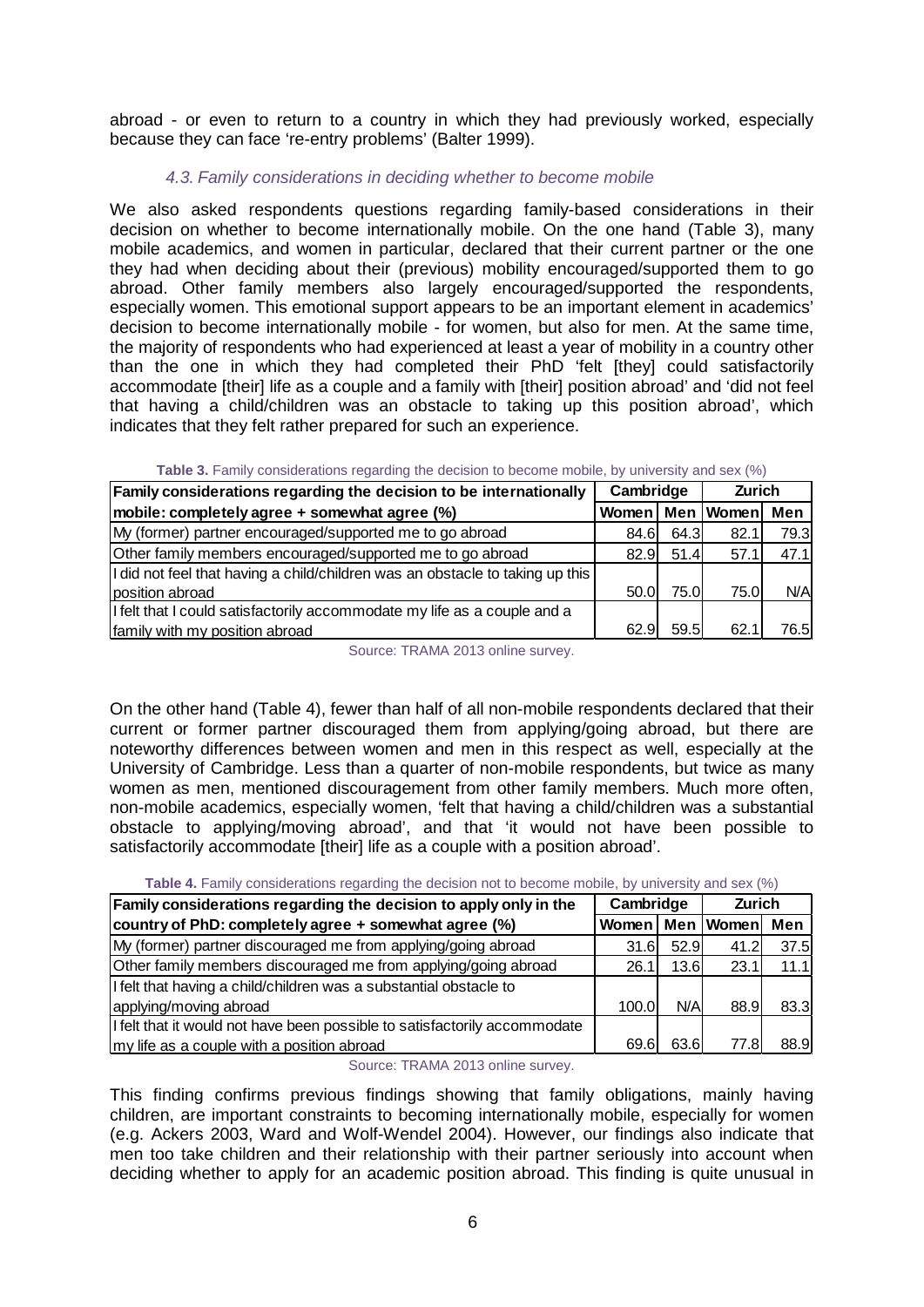the literature and shows that mobility can lead to new couple arrangements and configurations. We can further ask whether mobile academics are in more egalitarian relationships than non-mobile academics, or whether they just more often have a partner who is able to accompany them or are better able to manage a long-distance relationship (see also Ackers 2004). It may also be that those who ultimately become mobile have fewer other family obligations/constraints.

### *4.4. Characteristics and trajectories of mobile versus non-mobile respondents*

Finally, who became internationally mobile and who did not? Did mobile respondents have different characteristics than non-mobile respondents? Did they follow different professional and family trajectories?

At the time of the survey (Table 5), mobile women respondents were slightly younger than their non-mobile counterparts, while mobile men were a little bit older than their non-mobile counterparts. Mobile academics were more often in a relationship than non-mobile academics, except men at the University of Zurich; and a large majority of all respondents remained in the same relationship they had been in at the time they completed their PhD. More mobile women and men at the University of Cambridge had children than the average, while fewer did so at Zurich.

Many fewer respondents had had children when they obtained their PhD than at the time of the survey. Nonetheless, many more mobile than non-mobile respondents at the University of Cambridge had had children when they obtained their PhD, while at the University of Zurich the situation was the reverse. In summary, a very large majority of all respondents remained in the same relationship they had been in when they had obtained their PhD, and most of them had their children afterwards.

As expected, many more mobile than non-mobile respondents at the Universities of Cambridge and Zurich were born in a country other than the UK or Switzerland, respectively. However, among non-mobile respondents as well, almost half at Cambridge and a third at Zurich were also born abroad.

|                                            |           | <b>MOBILE</b>     |                 |            | <b>NON-MOBILE</b> |                  |        |      |
|--------------------------------------------|-----------|-------------------|-----------------|------------|-------------------|------------------|--------|------|
| Socio-demographic characteristics          | Cambridge |                   | Zurich          |            | Cambridge         |                  | Zurich |      |
| Age at the time of survey                  | Women     | Men               | Women           | Men        | Women             | Men              | Women  | Men  |
| average                                    | 34.31     | 34.4              | 36.1            | 37.0       | 34.7              | 32.5             | 37.9   | 36.5 |
| median                                     | 33.5      | 34                | 36I             | 37         | 33                | 31               | 37     | 35.5 |
| Relationship status at the time of survey  | Women     | Men               | Women           | <b>Men</b> | Women             | Men              | Women  | Men  |
| respondent currently in a relationship     | 81.6I     | 90.0              | 90.6            | 92.1       | 81.1              | 82.9             | 77.8   | 95.8 |
| respondent currently not in a relationship | 18.4      | 10.0 <sub>l</sub> | 9.4             | 7.91       | 18.9              | 17.1             | 22.2   | 4.2  |
| Same relationship the year of PhD          | 86.8      | 90.0              | 90.6            | 76.3       | 83.8              | 85.7             | 88.9   | 95.8 |
| Having child/ren at the time of survey     | Women     | Men               | Women           | Men        | Women             | Men              | Women  | Men  |
| respondent has children                    | 39.5      | 32.5              | 37.5I           | 39.5       | 35.1              | 14.31            | 41.7   | 50   |
| respondent has no child                    | 60.5      | 67.5              | 62.5            | 60.5       | 64.9              | 85.7             | 58.3   | 50   |
| Having children the year of PhD            | 13.2      | 10.0 <sub>l</sub> | 9.4             | 2.6        | 8.1               | 2.9              | 27.8   | 29.2 |
| <b>Country of birth</b>                    | Women     | Men               | Women           | Men        | Women             | Men              | Women  | Men  |
| Switzerland                                | 0.0       | 5.0               | 25.0            | 42.1       | 0.0               | 0.0 <sub>l</sub> | 61.1   | 70.8 |
| UK                                         | 13.2      | 2.5               | 3.1             | 2.6        | 48.7              | 54.3             | 5.6    | 0.0  |
| Other                                      | 86.8      | 92.5              | 71.9            | 55.3       | 51.4              | 45.7             | 33.3   | 29.2 |
| N                                          | 38        | 40                | 32 <sup>2</sup> | 38         | 37                | 35               | 36     | 24   |

**Table 5.** Some characteristics of mobile and non-mobile respondents, by university and sex (%)

Source: TRAMA 2013 online survey.

We now present some results regarding mobile and non-mobile respondents' professional trajectory following their PhD (Table 6). In terms of academic age - measured here as the number of years since the PhD - mobile early-career academics, men in particular, had obtained their PhD longer ago. At first glance, this appears to suggest that mobile respondents were a step forward in their academic career than their non-mobile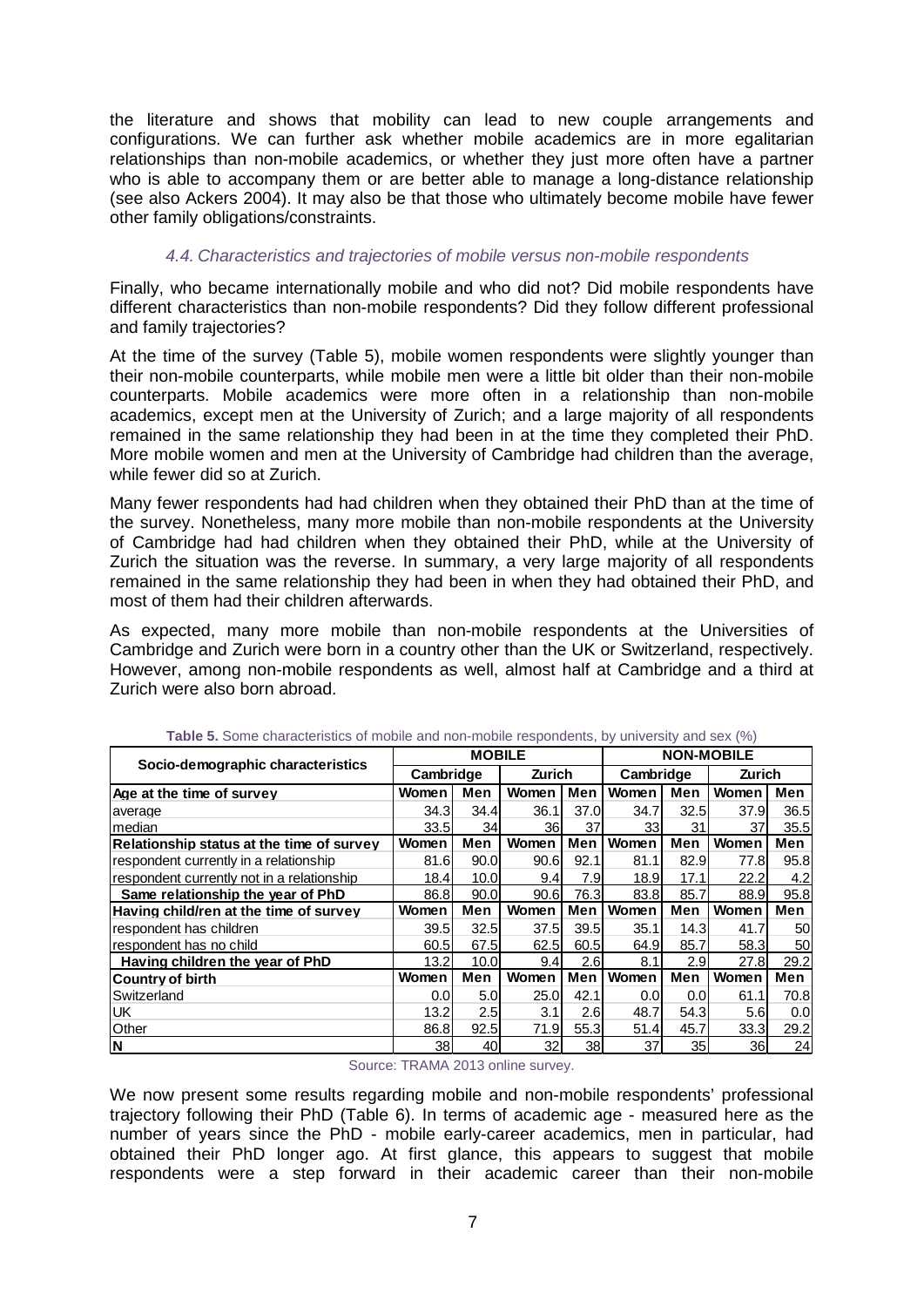counterparts, but, with the exception of men at Cambridge, they were more likely to have fixed-term positions and less likely to have tenure-track or tenured positions.

Mobile and non-mobile respondents, women and men, took about the same amount of time to complete their PhD. For around a third of mobile respondents, less than for non-mobile respondents, their current academic position had started less than one year after their PhD. Among women respondents, those who were mobile were more likely to have obtained short-term positions (less than one year), whereas the opposite was the case for men. Finally, mobile respondents had sent more applications for academic positions after their PhD, and mobile women had sent almost twice as many as their non-mobile counterparts.

Altogether, these results indicate a rather more precarious situation after the PhD for those academics who ultimately became internationally mobile than for those who did not, especially among women. Moreover, it appears that mobile early-career academics have had quite different family and career trajectories than their non-mobile counterparts. It is difficult to determine whether these differences are a cause or an effect of mobility: for example, it may be that those who decided to become mobile did so because of a lack of opportunities in the country in which they had obtained their PhD, but it may also be that this more precarious situation emerged during the mobility or resulted from it.

|                                                     |           |      | <b>MOBILE</b> |      |           |      | <b>NON-MOBILE</b> |      |  |  |
|-----------------------------------------------------|-----------|------|---------------|------|-----------|------|-------------------|------|--|--|
| About the professional trajectory                   | Cambridge |      | Zurich        |      | Cambridge |      | Zurich            |      |  |  |
| Length of the PhD (years)                           | Women     | Men  | Women         | Men  | Women     | Men  | Women             | Men  |  |  |
| average                                             | 4.6       | 4.2  | 4.9           | 4.4  | 4.1       | 4.2  | 4.7               | 4.0  |  |  |
| median                                              | 5         | 4    | 5             | 4    | 4         | 4    |                   |      |  |  |
| <b>Years since the PhD</b>                          | Women     | Men  | Women         | Men  | Women     | Men  | Women             | Men  |  |  |
| average                                             | 4.7       | 4.8  | 4.8           | 5.5  | 4.6       | 3.7  | 3.2               | 3.3  |  |  |
| median                                              | 5         | 5    | 4             | 5    | 4         | 3    | 2.5               | 3    |  |  |
| Current status of the academic position             | Women     | Men  | Women         | Men  | Women     | Men  | Women             | Men  |  |  |
| fixed-term position                                 | 79.0      | 75.0 | 84.4          | 89.5 | 73.0      | 85.7 | 83.3              | 83.3 |  |  |
| tenure-track position                               | 7.9       | 12.5 | 3.1           | 2.6  | 2.7       | 2.9  | 2.8               | 0.0  |  |  |
| permanent/tenured position                          | 10.5      | 12.5 | 12.5          | 5.3  | 24.3      | 11.4 | 13.9              | 16.7 |  |  |
| other                                               | 2.6       | 0.0  | 0.0           | 2.6  | 0.0       | 0.0  | 0.0               | 0.0  |  |  |
| Years since the current academic position started   | Women     | Men  | Women         | Men  | Women     | Men  | Women             | Men  |  |  |
| average                                             | 2.2       | 1.9  | 2.1           | 1.9  | 2.5       | 2.2  | 2.4               | 3.3  |  |  |
| median                                              | 1.5       |      | 1.5           | 1.5  | 2         |      |                   |      |  |  |
| Current position started less than 1 year after PhD | Women     | Men  | Women         | Men  | Women     | Men  | Women             | Men  |  |  |
| yes                                                 | 39.5      | 40.0 | 21.9          | 29.0 | 46.0      | 57.1 | 52.8              | 83.3 |  |  |
| no                                                  | 60.5      | 60.0 | 78.1          | 71.1 | 54.1      | 42.9 | 47.2              | 16.7 |  |  |
| missing value                                       | 0.0       | 0.0  | 0.0           | 0.0  | 0.0       | 0.0  | 0.0               | 0.0  |  |  |
| Academic positions of less than 1 year after PhD    | Women     | Men  | Women         | Men  | Women     | Men  | Women             | Men  |  |  |
| yes                                                 | 23.7      | 22.5 | 31.3          | 26.3 | 21.6      | 22.9 | 19.4              | 41.7 |  |  |
| no                                                  | 76.3      | 77.5 | 68.8          | 73.7 | 78.4      | 77.1 | 80.6              | 58.3 |  |  |
| missing value                                       | 0.0       | 0.0  | 0.0           | 0.0  | 0.0       | 0.0  | 0.0               | 0.0  |  |  |
| Applications since current position started         | Women     | Men  | Women         | Men  | Women     | Men  | Women             | Men  |  |  |
| yes, for academic positions                         | 36.8      | 30.0 | 28.1          | 50.0 | 16.2      | 22.9 | 16.7              | 20.8 |  |  |
| yes, for non-academic positions                     | 2.6       | 0.0  | 3.1           | 7.9  | 8.1       | 5.7  | 2.8               | 8.3  |  |  |
| yes, for both academic and non-academic positions   | 2.6       | 5.0  | 15.6          | 5.3  | 5.4       | 2.9  | 16.7              | 8.3  |  |  |
| no                                                  | 57.9      | 65.0 | 53.1          | 36.8 | 70.3      | 68.6 | 63.9              | 62.5 |  |  |
| missing value                                       | 0.0       | 0.0  | 0.0           | 0.0  | 0.0       | 0.0  | 0.0               | 0.0  |  |  |

**Table 6.** Elements of the professional trajectory for mobile and non-mobile respondents, by university and sex (%)

Source: TRAMA 2013 online survey.

## *4.5. Specific effects of mobility on academics' careers*

In an attempt to understand the causality involved, we looked at what the early-career academics declared regarding the specific effects of their (last) experience of mobility on their academic career. When asked whether the mobility had had specific positive and/or negative effects on their academic career, and to specify these effects, a large majority of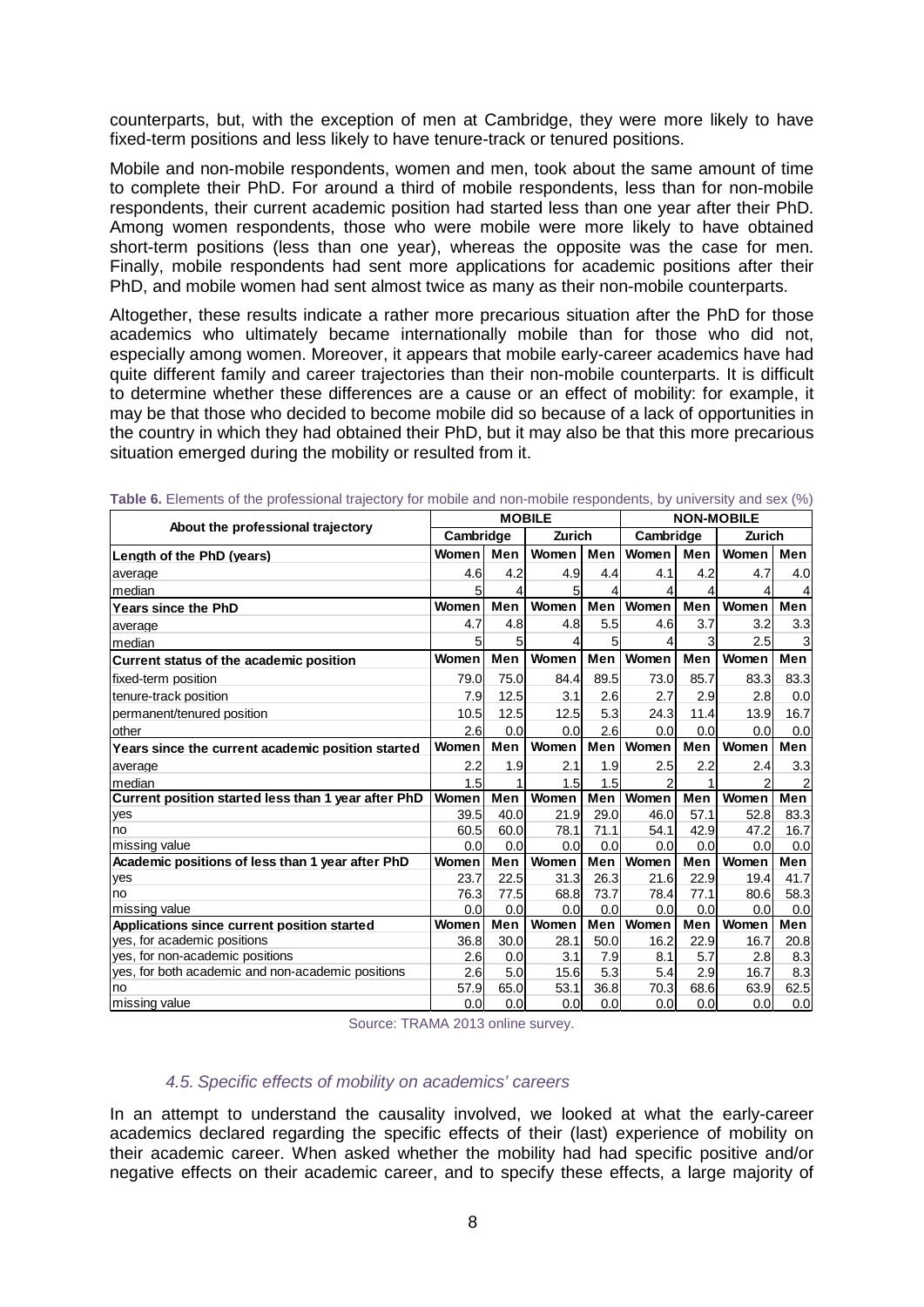respondents, especially those at the University of Cambridge and even more the women, reported that the mobility had had specific positive effects (Table 7). At both universities, specific positive effects included having obtained a job/funds; becoming more competitive, experienced and tolerant; improving their skills (including language skills), expertise and reputation; knowing other academics; developing an international network and so on. Women more often cited positive effects like having obtained a new academic position/staying in academia and broadening their scientific knowledge, their way of working and thinking. Men more often mentioned positive effects such as obtaining a job in a previous country of residence, improving their skills and enlarging their network.

At the same time, however, many mobile respondents also believed that mobility had had specific negative effects on their academic careers, particularly at the University of Cambridge and even more so among women respondents at the University of Zurich (Table 7). These negative effects included losing time with administrative issues and in organizing the move, postponing applying for other jobs, instability in their professional and personal lives. Women mentioned being away from their families (including less help with childcare) and losing their network (in previous countries). Men more frequently mentioned commuting and difficulties in organizing their family lives, in particular difficulties regarding their partner's ability to find a job in their new country.

| Declared specific effects of mobility | Cambridge |      | Zurich    |      |  |
|---------------------------------------|-----------|------|-----------|------|--|
| <b>Specific positive effects</b>      | Women     |      | Men Women | Men  |  |
| yes                                   | 92.1      | 90.0 | 84.4l     | 65.8 |  |
| no                                    | 7.9       | 5.0  | 9.4       | 5.3  |  |
| do not know                           | 0.01      | 5.0  | 6.3       | 23.7 |  |
| missing value                         | 0.0       | 0.0  | 0.01      | 5.3  |  |
| <b>Specific negative effects</b>      | Women     |      | Men Women | Men  |  |
| yes                                   | 36.8      | 35.0 | 43.8      | 15.8 |  |
| no                                    | 52.6      | 50.0 | 31.3      | 57.9 |  |
| do not know                           | 7.9       | 12.5 | 18.8      | 21.1 |  |
| missing value                         | 2.6       | 2.5  | 6.3       | 5.3  |  |

|  |  |                              |  |  | Table 7. Specific effects of mobility on academics' careers as declared by the respondents themselves, |  |
|--|--|------------------------------|--|--|--------------------------------------------------------------------------------------------------------|--|
|  |  | by university and sex $(% )$ |  |  |                                                                                                        |  |

Source: TRAMA 2013 online survey.

Mobile respondents commonly cited specific positive effects of mobility on their careers, in particular developing new scientific skills and broadening their horizons. The positive effect of mobility on professional networks appears rather mitigated, however, as mobile respondents declared that they both developed new networks and lost their networks in previous countries. As for specific negative effects, they referred to both organizing their move and the consequences of mobility on their career. As well - and although the question specifically asked about the effects of mobility on their academic career - many respondents also cited negative effects that are not directly related to their academic career, but to their personal and family life, especially being away from their family or difficulties regarding their partner's ability to find a job. These responses again indicate that mobility is a family matter throughout the entire process, from deciding to become mobile to organizing the move to afterwards, when it continues to affect mobile academics' partners and family life.

### *4.6. Effects of mobility on partners' professional situation*

To better understand the difficulties faced by the respondents' partners in finding a (suitable) job, we first looked at whether or not the partner's professional situation changed during the mobility. These changes were declared by the academics themselves and regarded only partners who had moved with them.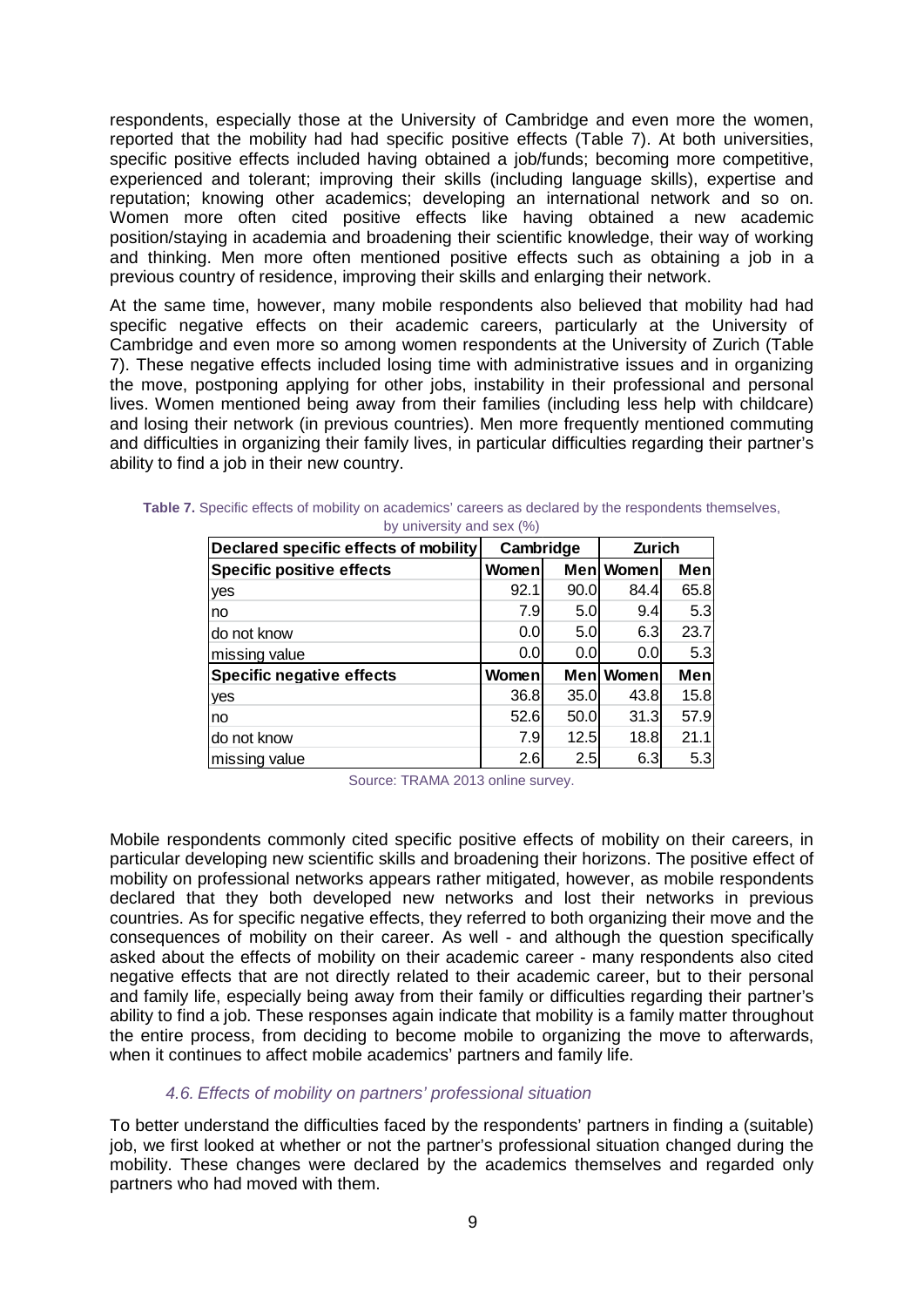At least half of the mobile respondents at both universities mentioned that their partners had experienced an employment-related change as a result of the move, be it in their employment situation, the type of occupation or both (Table 8). Many fewer partners were employed full time during the mobility than beforehand or at the time of the survey, but more were partly employed or unemployed. For the partners of male respondents (almost all of whom were women) this was often 'due to childcare, housekeeping'. For those partners who remained employed, fewer of them were managers during the mobility, and the partners of women respondents (mostly men) became employed in academia to a greater degree. Our findings demonstrate that not only female partners, but also male partners underwent many changes in their professional situation during the mobility, especially the partners of those who were academics at the University of Cambridge.

However, when asked about the overall effect of mobility on their (former) partner's professional situation (Table 8), more than 40 percent and up to two-thirds of each of the four groups of respondents - men and women at Cambridge and Zurich - believed that the mobility had had a rather or significantly positive effect, while fewer of them, especially among female respondents at Zurich, considered it to have had a rather or significantly negative effect.

| Effects of mobility on partners' professional situation                 | Cambridge        |      | <b>Zurich</b>      |                   |
|-------------------------------------------------------------------------|------------------|------|--------------------|-------------------|
| Changes in the professional situation of the (former) partner           |                  |      | Womenl Men   Women | Men               |
| change from one employment situation to another                         | 10.5             | 25.0 | 33.3 <sub>l</sub>  | 19.0 <sub>l</sub> |
| change from one type of occupation to another                           | <b>26.3</b>      | 8.3  | 8.3                | 14.3              |
| change in both employment situation and type of occupation              | 21.1             | 25.0 | 8.3 <sub>l</sub>   | 9.5               |
| Ino change                                                              | 42.1             | 41.7 | 50.0               | 57.1              |
| Overall effect of mobility on (former) partner's professional situation | Womenl           |      | Men Women          | Men               |
| significantly positive                                                  | 31.6             | 8.3  | 33.3               | 19.1              |
| rather positive                                                         | 15.8l            | 33.3 | 33.3               | 23.8              |
| no impact                                                               | 15.8             | 29.2 | 8.3                | 28.6              |
| rather negative                                                         | 31.6             | 25.0 | 8.3                | 23.8              |
| significantly negative                                                  | 5.3 <sub>l</sub> | 4.2  | 8.3                | 4.8               |
| Ido not know                                                            | 0.0              | 0.0  | 8.3                | 0.0               |

|  | <b>Table 8.</b> Effects of mobility on partners' professional situation, by university and sex (%) |
|--|----------------------------------------------------------------------------------------------------|
|--|----------------------------------------------------------------------------------------------------|

Source: TRAMA 2013 online survey.

These findings appear to be inconsistent. A majority of partners who had been employed full time before the move became partially employed or unemployed during the period of mobility, and many partners who remained employed during the mobility could not maintain the same level of responsibilities, especially among those who had been employed as managers. The respondents were nonetheless more likely to believe that the move had had a positive overall effect on their partner's professional situation. Other studies have also pointed out difficulties for partners, especially among skilled women, in finding a job and having their human capital valued to the same degree as before (e.g. Bonney and Love 1991, Boyle et al. 2003, Riaño and Baghdadi 2007, Shihadeh 1991).

### *4.7. Other family-related effects of mobility*

We also included some questions regarding the effect of mobility on respondents' relationship with their current partner or the one they had when they decided to become internationally mobile, and on their decision to have a first or another child (Table 9).

Regarding the overall effect of mobility on their relationship with their partner, when respondents were still in the same relationship they mostly mentioned a positive effect or no effect. When the relationship had ended, however, the move was often considered one of the causes of the break-up, but seldom the main cause. This indicates that mobility could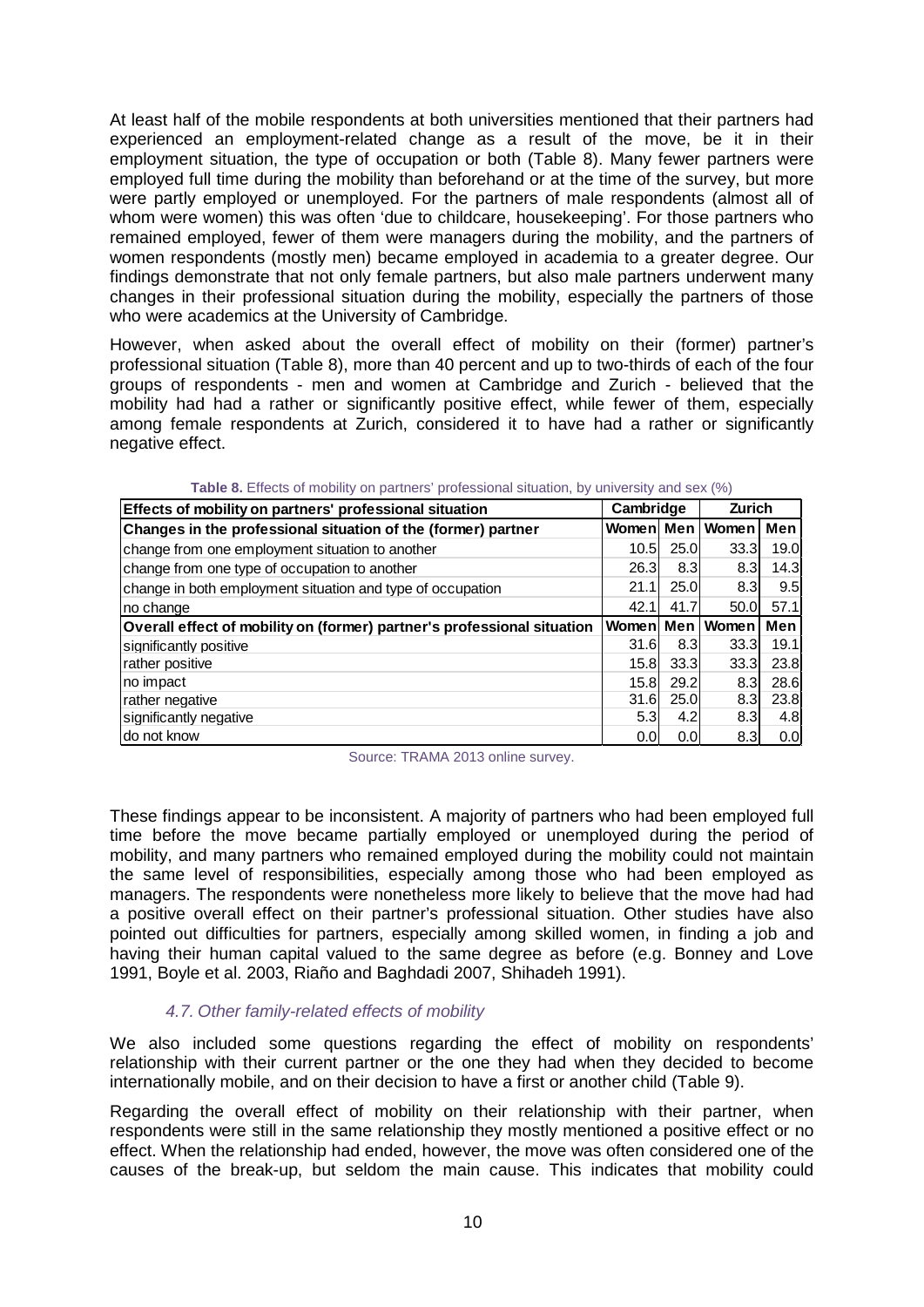contribute to instability in some relationships, but the problems experienced by a couple could also occur before the mobility or independently of it.

Regarding the effects of mobility on the decision to have a first or another child, some respondents believed that the mobility had had a significantly or rather positive effect, while many more, especially women and respondents at the University of Zurich, declared a rather or significantly negative effect. These negative effects mainly involved postponing having a child or deciding not to do so.

| Other family-related effects of mobility                            | Cambridge        |      | Zurich |      |
|---------------------------------------------------------------------|------------------|------|--------|------|
|                                                                     | Women Men        |      | Women  | Men  |
| Effect of mobility on the relationship with current partner         |                  |      |        |      |
| significantly positive                                              | 19.2             | 7.1  | 8.3    | 11.1 |
| rather positive                                                     | 30.8             | 32.1 | 29.2   | 51.9 |
| no impact                                                           | 34.6             | 35.7 | 41.7   | 25.9 |
| rather negative                                                     | 15.4             | 17.9 | 4.2    | 7.4  |
| significantly negative                                              | 0.0              | 3.6  | 12.5   | 3.7  |
| do not know                                                         | 0.0              | 3.6  | 4.2    | 0.0  |
| Effect of mobility on relationship with a former partner            |                  |      |        |      |
| mobility was the main cause of the break-up                         | 33.3             | 0.0  | 0.0    | 40.0 |
| mobility was one of the causes of the break-up                      | 66.7             | 50.0 | 71.4   | 20.0 |
| mobility didn't contribute to the break-up                          | 0.0 <sub>l</sub> | 50.0 | 14.3   | 40.0 |
| do not know                                                         | 0.0              | 0.0  | 14.3   | 0.0  |
| other                                                               | 0.0              | 0.0  | 0.0    | 0.0  |
| Effect of mobility on the decision to have a first or another child |                  |      |        |      |
| significantly positive                                              | 6.9              | 6.7  | 3.3    | 0.0  |
| rather positive                                                     | 13.8             | 6.7  | 6.7    | 12.5 |
| no impact                                                           | 27.6             | 40.0 | 16.7   | 37.5 |
| rather negative                                                     | 10.3             | 20.0 | 26.7   | 25.0 |
| significantly negative                                              | 31.0             | 16.7 | 36.7   | 15.6 |
| do not know                                                         | 10.3             | 10.0 | 10.0   | 9.4  |

**Table 9.** Other family-related effects of mobility, by university and sex (%)

Source: TRAMA 2013 online survey.

To sum up, at the family level a majority of respondents who ultimately became mobile had felt at the beginning that they could satisfactorily accommodate their life as a couple and a family with a position abroad. However, during the mobility they encountered many familyrelated difficulties such as being away from their (extended) family and instability in their personal lives. In addition, the move was often considered one of the causes of their breakup with the partner they had had at the time of their move, and to have had a negative effect on their decision of whether to have a first or another child. Overall, it seems that mobility did not benefit respondents' family life or their partners' careers very much.

### *4.8. Academics' core professional network*

What about how mobility has affected academics' own careers? We saw above that a large majority of mobile respondents considered the effects to have been positive, and few mentioned specific negative effects. We also saw that respondents reported positive effects regarding their professional networks in terms of developing an international network, and negative effects in terms of losing their network from previous countries.

Do mobile early-career academics have different professional networks than their non-mobile counterparts? In the questionnaire, we gathered information about the three persons the respondents considered the most important for their academic career so far, similarly to what Jungbauer-Gans did in her study about scholars who had completed their Habilitation from 1985 to 2005 at West German universities (e.g. Jungbauer-Gans and Gross 2013). For each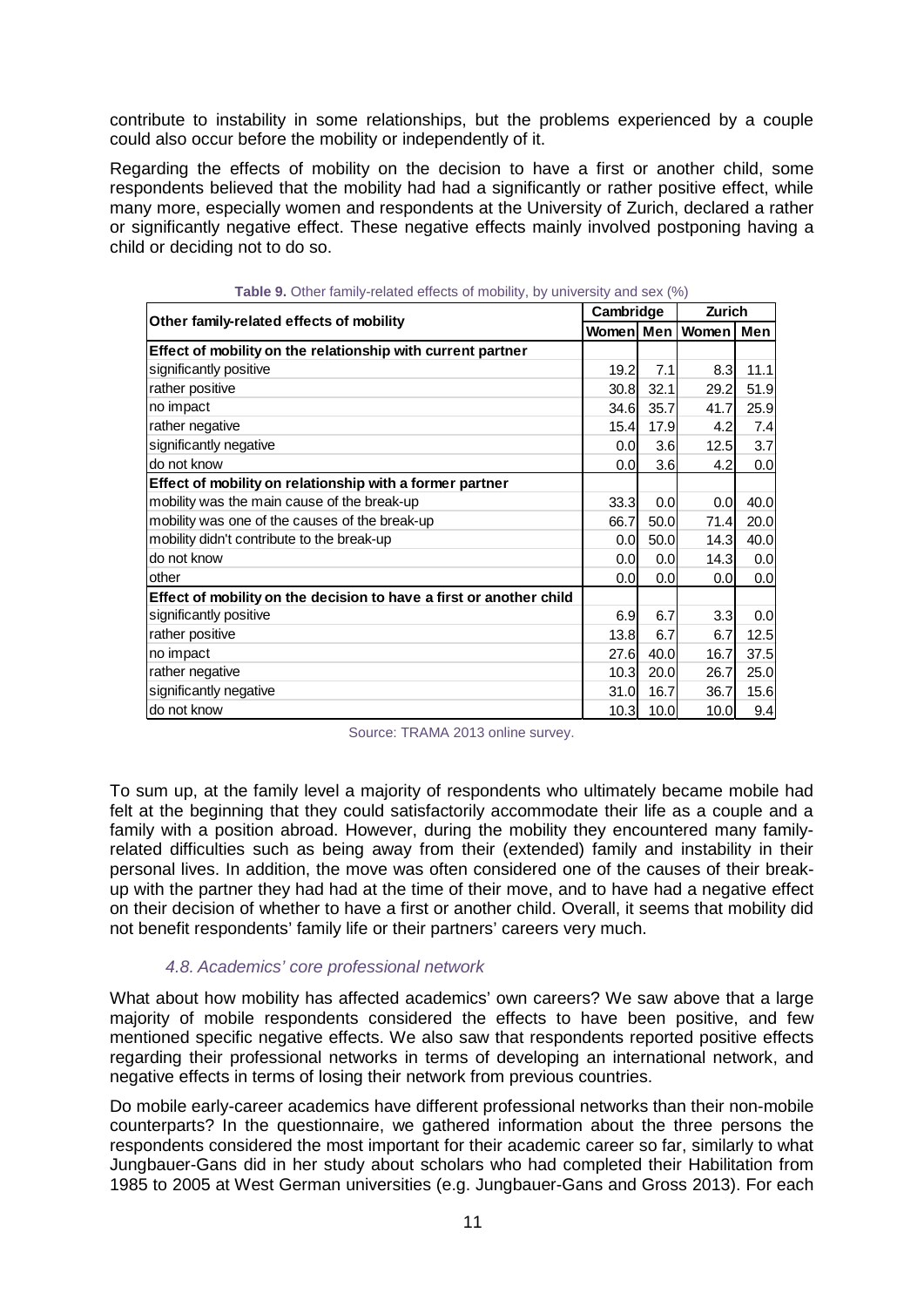of these three persons, we asked their sex, whether they were academics and if so their academic position, the country in which they worked and their relationship with the respondent. These characteristics of what can be defined as academics' core professional network are presented below (Table 10).

| <b>Characteristics</b>                            | <b>MOBILE</b> |      |        |      | <b>NON-MOBILE</b> |      |              |      |
|---------------------------------------------------|---------------|------|--------|------|-------------------|------|--------------|------|
|                                                   | Cambridge     |      | Zurich |      | Cambridge         |      | Zurich       |      |
| <b>Sex</b>                                        | Women Men     |      | Women  | Men  | Women Men         |      | Women Men    |      |
| female                                            | 31.2          | 21.7 | 30.0   | 29.0 | 31.0              | 31.7 | 41.7         | 28.8 |
| male                                              | 68.8          | 75.0 | 68.7   | 71.0 | 69.0              | 68.3 | 58.3         | 71.2 |
| other                                             | 0.0           | 3.3  | 1.3    | 0.0  | 0.0               | 0.0  | 0.0          | 0.0  |
| <b>Relationship to respondent</b>                 | Women         | Men  | Women  |      | Men Women         | Men  | Women        | Men  |
| supervisor                                        | 45.8          | 47.8 | 38.7   | 49.5 | 48.0              | 47.6 | 34.5         | 30.8 |
| hierarchical superior                             | 8.3           | 12.0 | 11.3   | 10.8 | 16.0              | 12.2 | 17.9         | 21.2 |
| work colleague                                    | 11.5          | 14.1 | 15.0   | 7.5  | 12.0              | 15.9 | 9.5          | 7.7  |
| peer                                              | 0.0           | 0.0  | 1.3    | 5.4  | 2.0               | 2.4  | 1.2          | 11.5 |
| partner                                           | 20.8          | 14.1 | 22.5   | 17.2 | 14.0              | 12.2 | 19.0         | 17.3 |
| family member                                     | 9.4           | 6.5  | 8.8    | 4.3  | 4.0               | 9.8  | 9.5          | 11.5 |
| friend                                            | 2.1           | 1.1  | 2.5    | 5.4  | 4.0               | 0.0  | 7.1          | 0.0  |
| private acquaintance                              | 0.0           | 0.0  | 0.0    | 0.0  | 0.0               | 0.0  | 0.0          | 0.0  |
| other                                             | 2.1           | 4.4  | 0.0    | 0.0  | 0.0               | 0.0  | 1.2          | 0.0  |
| <b>Main employment situation</b>                  | Women         | Men  | Women  |      | Men Women         | Men  | <b>Women</b> | Men  |
| fully employed (incl. self-employment)            | 86.3          | 79.2 | 71.3   | 76.9 | 78.0              | 84.1 | 74.5         | 65.4 |
| partially employed due to childcare, housekeeping | 1.1           | 5.5  | 1.3    | 2.2  | 2.0               | 1.2  | 7.3          | 5.8  |
| partially employed due to other reasons           | 4.2           | 1.1  | 2.5    | 6.6  | 3.0               | 1.2  | 3.6          | 9.6  |
| parental leave                                    | 0.0           | 0.0  | 0.0    | 1.1  | 0.0               | 0.0  | 0.0          | 0.0  |
| studying                                          | 0.0           | 1.1  | 0.0    | 0.0  | 1.0               | 2.4  | 0.0          | 1.9  |
| unemployed due to childcare, housekeeping         | 0.0           | 4.4  | 2.5    | 2.2  | 0.0               | 1.2  | 1.2          | 0.0  |
| unemployed due to other reasons                   | 0.0           | 1.1  | 1.3    | 1.1  | 0.0               | 2.4  | 1.2          | 1.9  |
| retired                                           | 7.4           | 3.3  | 20.0   | 9.9  | 12.0              | 4.9  | 12.2         | 13.5 |
| other                                             | 1.1           | 4.4  | 1.3    | 0.0  | 4.0               | 2.4  | 0.0          | 1.9  |
| Person 1, 2 or 3 is an academic                   | 74.0          | 80.4 | 62.5   | 74.2 | 73.0              | 73.2 | 70.2         | 73.1 |
| <b>Current academic position</b>                  | Women Men     |      | Women  | Men  | <b>Women</b>      | Men  | Women        | Men  |
| department chair/vice chair/director              | 2.8           | 0.0  | 0.0    | 0.0  | 2.7               | 0.0  | 1.7          | 2.6  |
| group leader/lab head/PI                          | 4.2           | 2.7  | 4.0    | 1.4  | 2.7               | 1.7  | 0.0          | 0.0  |
| professor (incl. emeritus)                        | 57.7          | 70.3 | 76.0   | 75.4 | 56.2              | 50.0 | 72.9         | 68.4 |
| reader                                            | 5.6           | 1.4  | 0.0    | 1.4  | 4.1               | 8.3  | 0.0          | 0.0  |
| associate professor                               | 5.6           | 2.7  | 0.0    | 1.4  | 0.0               | 0.0  | 0.0          | 0.0  |
| assistant professor                               | 0.0           | 1.4  | 6.0    | 0.0  | 0.0               | 1.7  | 0.0          | 5.3  |
| lecturer                                          | 7.0           | 6.8  | 2.0    | 2.9  | 17.8              | 16.7 | 3.4          | 0.0  |
| researcher                                        | 2.8           | 6.8  | 0.0    | 4.3  | 1.4               | 5.0  | 5.1          | 2.6  |
| research associate                                | 8.5           | 2.7  | 0.0    | 2.9  | 4.1               | 10.0 | 0.0          | 2.6  |
| research assistant                                | 0.0           | 0.0  | 0.0    | 2.9  | 1.4               | 0.0  | 1.7          | 0.0  |
| postdoc                                           | 1.4           | 1.4  | 8.0    | 1.4  | 1.4               | 1.7  | 6.8          | 0.0  |
| other                                             | 4.2           | 4.1  | 4.0    | 5.8  | 8.2               | 5.0  | 8.5          | 18.4 |
| Country of work (if employed)                     | Women Men     |      | Women  | Men  | Women             |      | Men Women    | Men  |
| Switzerland                                       | 0.0           | 1.6  | 29.5   | 46.4 | 0.0               | 1.8  | 81.6         | 67.5 |
| UK                                                | 32.8          | 37.5 | 9.1    | 8.7  | 86.9              | 80.0 | 4.1          | 2.5  |
| Other                                             | 67.2          | 60.9 | 61.4   | 44.9 | 13.1              | 18.2 | 14.3         | 30.0 |

**Table 10.** Characteristics of the three most important persons for the academic career of mobile and non-mobile respondents, by university and sex (%)

Source: TRAMA 2013 online survey.

Respondents' professional networks were predominantly composed of men, especially for mobile respondents. This finding confirms that the academic environment continues to be a male-dominated world in different European countries (see also Bourdieu 1998).

For the majority of respondents, the three most important persons were their supervisor, a work colleague or a hierarchical superior and, at a personal level, more often a partner or a family member. It is noteworthy that non-mobile respondents were much more likely to declare hierarchical superiors among their core professional network, which suggests that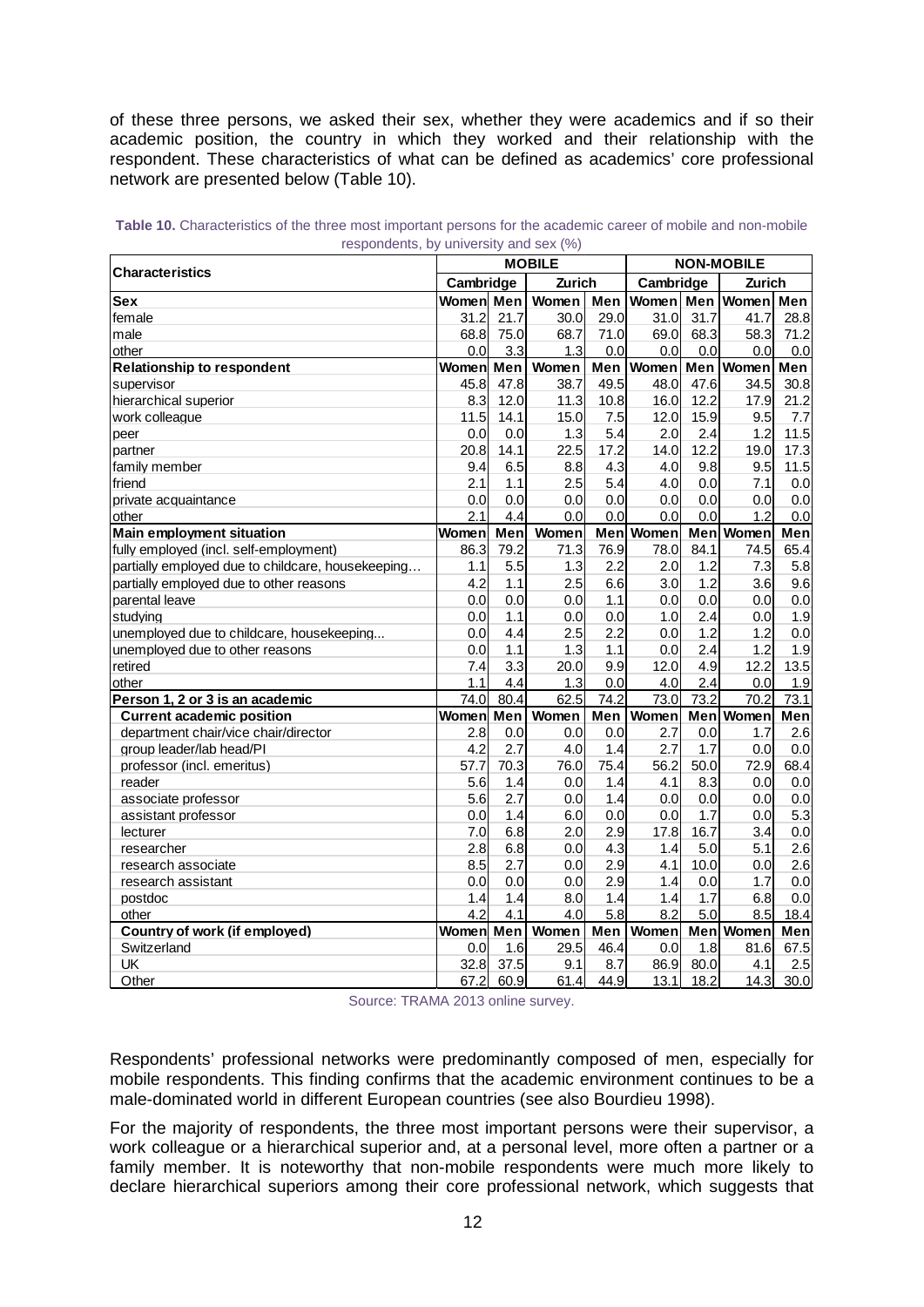they possessed a greater amount of 'political capital' (Pezzoni et al. 2012) than did mobile respondents.

When these persons were academics, as was usually the case, they were most often professors, especially so for mobile academics. As well, more of these persons were retired for the mobile than non-mobile respondents, although a large majority were still employed full time. Finally, when employed, more than half of mobile respondents' core professional network worked abroad, much more than for non-mobile academics.

Thus, mobile academics did indeed have a much more transnational network, and mobility probably contributed to this situation to a certain extent. At the same time, in order to find an academic position abroad, academics also count on their professional relationships, especially the transnational ones. From our study, it is not possible to determine the extent to which these career networks contribute to and/or are a result of international mobility. What is clear, however, is that the respondents who ultimately became mobile had a core professional network quite different from that of their non-mobile counterparts. A further question is whether this network can be maintained and remains useful in a third country, particularly when it also contains retired persons.

# **5. Conclusion**

Using two European universities with quite different mobility frameworks as a case study the University of Cambridge (UK) and the University of Zurich (Switzerland) - we have examined what is at stake when academics in the early stages of their careers decide whether to pursue international mobility for at least a year for academic purposes in a country other than the one in which they obtained their PhD. We have argued that a better understanding of academic careers requires that we consider broader social relationships familial relationships and professional networks - as both a pre-condition for and an effect of mobility. This argument extends beyond the 'work versus family' hypothesis, which assumes that women have to make a choice between work and family, by paralleling the work and family conditions under which female and male early-career academics potentially engage in transnational mobility, and by considering how both their academic careers and their family lives are affected by their mobility.

We might begin answering this broad question by arguing that it is certainly important to consider women's and men's practices not only in academia, but also beyond the university, especially within the familial environment. Family surely matters from the very beginning in academics' decision to become or not become internationally mobile. Emotional support from one's partner and other family members is especially important when deciding whether to work abroad. The mobile respondents in our study also had quite different family trajectories than their non-mobile counterparts: they were more likely to be in a relationship and sometimes more likely to be parents, although they had had most of their children after obtaining their PhD and after becoming mobile. The effect of mobility on partners' professional situation was often rather negative, as many partners had experienced a professional change as a result of the move. In cases in which respondents had broken up with the partner they were with when they had moved abroad, mobility was also often cited as one of the causes of their break-up, and mobility also often led respondents to postpone having a child, or to decide not to do so.

On the professional side, academics who ultimately decided to become mobile felt the need to do so for the sake of their career more strongly than their non-mobile counterparts, and they also felt more prepared for it. Those who stayed in the country in which they had obtained their PhD were especially likely to declare that their professional network had helped them pursue an academic career there. Mobile respondents also seemed to find themselves in a more precarious situation. However, a large majority of mobile respondents, especially among women, declared that mobility had positive effects on their academic career, but they also mentioned specific negative effects. Although mobile academics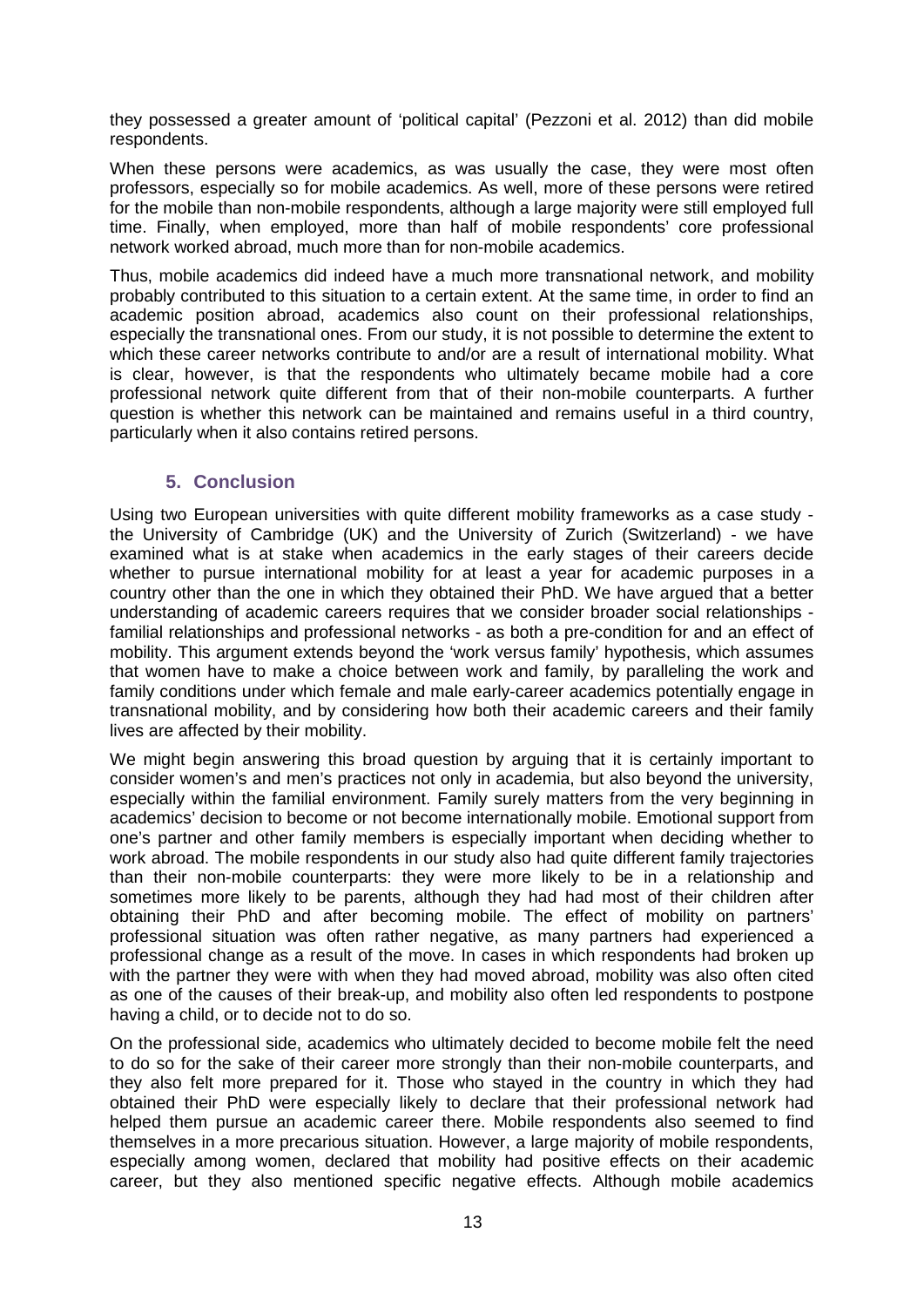ultimately have a more transnational core professional network, that network is less likely to contain hierarchical superiors and more likely to contain retired persons, which would suggest that mobile academics possess a smaller amount of 'political capital' (Pezzoni et al. 2012) than their non-mobile counterparts.

Altogether, our study sheds light on how early-career academics try to reconcile their family life and academic career in the face of international mobility. Mobility did not generally benefit respondents' family life or their partners' careers. This is true overall for both universities examined here, although they do not have the same mobility system, which indicates that having numerous mobility programs at a national or local level, including the provision of extra funding for the relocation of partners and children, does not guarantee a better work-life balance.

Finally, our findings also demonstrate the importance of mobility, and especially of professional networks, in pursuing an academic career. Despite the widespread discourse about the need to be internationally mobile in order to remain and progress within academia, our study reveals many locally anchored trajectories in which the academics' professional network helped them pursue a career in the country in which they had received their PhD. Thus, in the first years after completing their PhD, many academics can pursue academic careers without being mobile. The question remains whether or not mobility is a pre-condition for success in later stages of an academic career, and whether mobility becomes a resource at a later point in the trajectory—whether it becomes what has been referred to as 'motility' (mobility as a capital, Kaufman et al. 2004).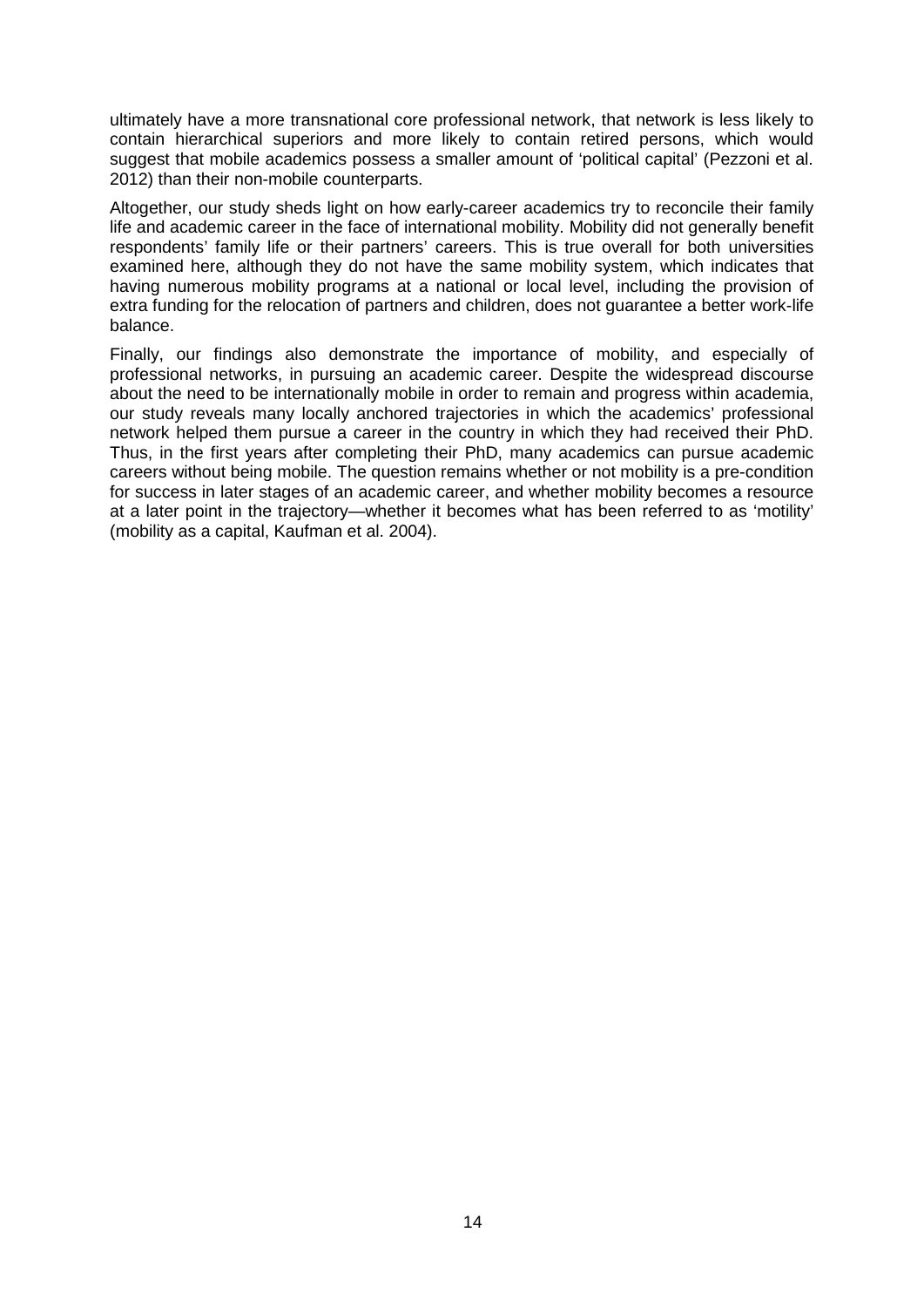### **6. References**

Ackers, Louise. 2003. *Managing Work and Family Life in Peripatetic Careers: the Experiences of Mobile Women Scientists in the EU*. Leeds: Centre for the Study of Law and Policy in Europe, University of Leeds.

Ackers, Louise. 2004. "Managing Relationships in Peripatetic Careers: Scientific Mobility in the European Union". *Women's Studies International Forum* 27(3): 189-201.

Ackers, Louise and Gill Bryony. 2008. *Moving People and Knowledge: Scientific Mobility in an Enlarging European Union*. Cheltenham [etc.]: E. Edgar.

Balter, Michael. 1999. "Europeans who do postdocs abroad face re-entry problems". *Science* 285(5433): 1524-1526.

Bonney, Norman and John Love. 1991. "Gender and Migration: Geographical Mobility and the Wife's Sacrifice". *Sociological Review* (39): 335-348.

Bourdieu, Pierre. 1979. *La distinction. Critique sociale du jugement.* Paris: Minuit.

Bourdieu Pierre. 1986. "The Forms of Capital", in Richardson, John G. (eds.). *Handbook of Theory and Research for the Sociology of Education*. Connecticut: Greenwood Press: 241-258.

Bourdieu Pierre. 1998. *La domination masculine*. Paris: Seuil.

Boyle, Paul, Thomas J. Cooke, Keith Halfacree and Darren Smith. 2003. "The effect of long-distance family migration and motherhood on partnered women's labour-market activity rates in Great Britain and the USA". *Environment and Planning* (35): 2097-2114.

Brostein, Phyllis. 2001. "Older Women in Academia: Contemporary History and Issues". *Journal of Women's History* 12(4): 184-201.

Fassa, Farinaz and Sabine Kradolfer (eds.). 2010. *Le plafond de fer de l'université: femmes et carriers*. Zurich: Editions Seismo.

Jöns, Heike. 2011. "Transnational Academic Mobility and Gender". *Globalisations, Societies and Education* 9(2): 183-209.

Jungbauer-Gans, Monika and Christiane Gross. 2013. "Determinants of Success in University Careers: Findings from the German Academic Labor Market". *Zeitschrift für Soziologie*, 42(1): 74–92.

Kaufman, Vincent, Manfred Max Bergman and Dominique Joye. 2004. "Motility: Mobility as Capital". *International Journal of Urban and Regional Research* 28(4): 745-756.

Kofman, Eleonore. 1999. "Female 'Birds of Passage' a Decade Latter: Gender and Immigration in the European Union". *International Migration Review* 33(2): 269-299.

Kofman, Eleonore and Parvati Raghuram. 2005. Editorial "Gender and skilled migrants: into and beyond the work place". *Geoforum* (35): 149-154.

Krais, Beate. 2002. "Academia as a Profession and the Hierarchy of the Sexes: Paths out of Research in German Universities." *Higher Education Quarterly* 56(4): 407-418.

Ledin, Anna et al. 2007. "A Persistent Problem: Traditional Gender Roles Hold Back Female Scientists". *EMBO Reports* 8(11): 982- 987.

Leemann, Regula Julia 2010. "Gender Inequalities in Transnational Academic Mobility and the Ideal Type of Academic Entrepreneur". *Discourse: Studies in the Cultural Politics of Education* 31(5): 609-625.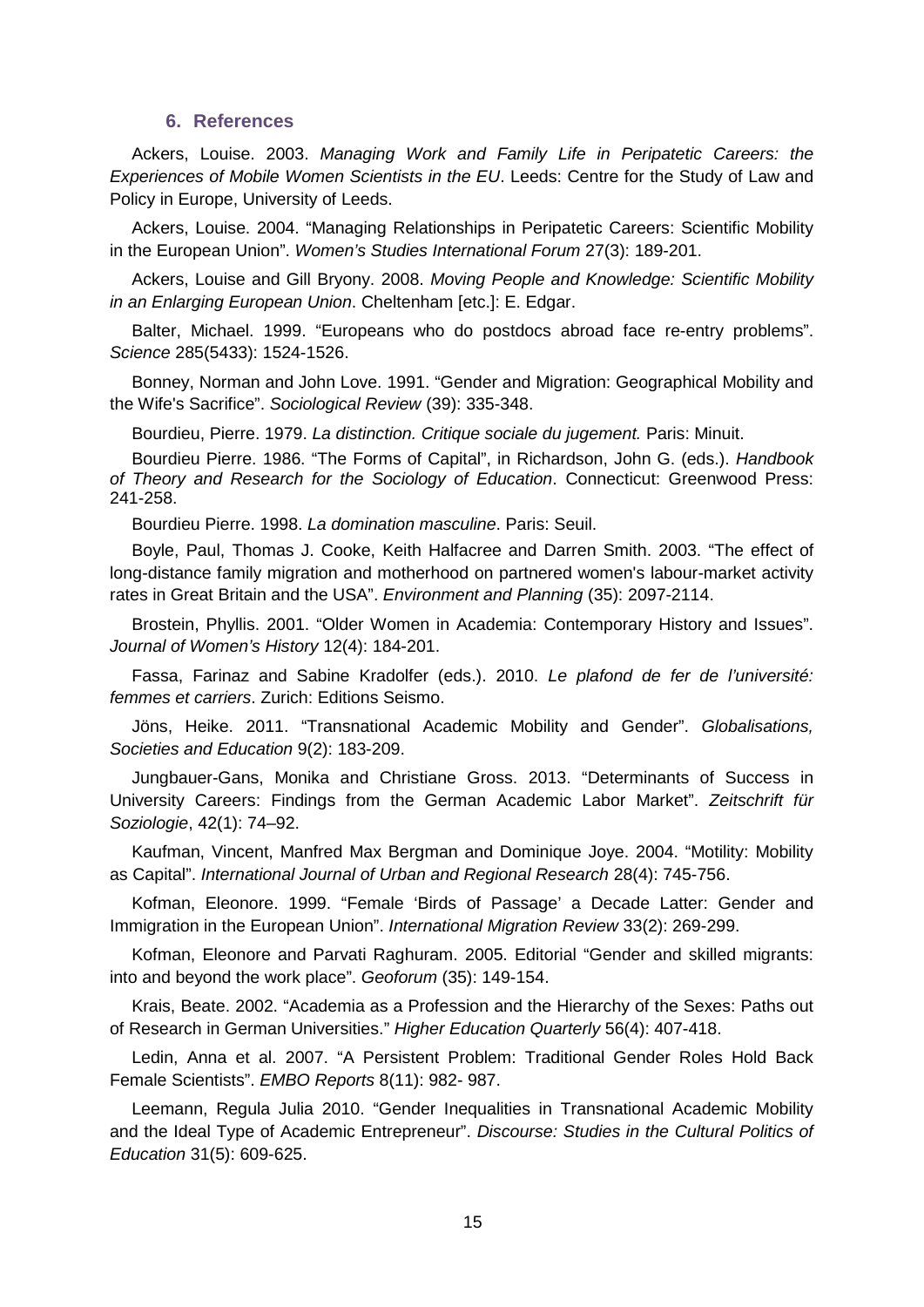Leemann, Regula Julia, Philipp Dubach and Stefan Boes. 2010. "The Leaky Pipeline in the Swiss University System: Identifying Gender Barriers in Postgraduate Education and Networks Using Longitudinal Data". *Swiss Journal of Sociology* 36(2): 299-323.

Le Feuvre, Nicky. 2009. "Exploring Women's Academic Careers in Cross-National Perspective: Lessons from Equal Opportunity Policies". *Equal Opportunities International* 28(1): 9-23.

Lutz, Helma. 2010. "Gender in the Migratory Process". *Journal of Ethnic and Migration Studies* 36(10): 1647-1663.

Mahler, Sarah J. and Patricia R. Pressar. 2006. "Gender Matters: Ethnographers Bring Gender from the Periphery toward the Core of Migration Studies". *International Migration Review*, special issue *Gender and Migration Revisited* (40): 27-63.

Mason, Mary Ann and Marc Goulden. 2002. "Do Babies Matter? The Effect of Family Formation on the Lifelong Careers of Academic Men and Women". *Academe* 66(6): 21-27.

McNeil, Laurie and Marc Sher. 1999. *Dual-Science-Career Couples: Survey Results*. Available at [http://www.physics.wm.edu/~sher/survey.pdf](http://www.physics.wm.edu/%7Esher/survey.pdf) last viewed on January 20, 2016.

Meyer, Jean-Baptiste, David Kaplan and Jorge Charum. 2001. "Scientific Nomadism and the New Geopolitics of Knowledge". *International Social Science Journal* 53(168): 309-321.

Moguérou, Philippe. 2004. *A double gender-family inequality phenomenon in the international mobility of young researchers*. Dijon: IREDU, Research Institute on Education.

Morokvasic-Müller, Mirjana, Unmut Erel and Kyoko Shinozaki. 2003. *Crossing Borders and Shifting Boundaries*, vol. I *Gender on the Move*. Opladen: Leske and Budrich.

Münch, Richard. 2014. *Academic Capitalism: Universities in the Global Struggle for Excellence*. New York: Routledge.

Pezzoni, Michele, Valerio Sterzi & Francesco Lissoni. 2012. "Career progress in centralized academic systems: Social capital and institutions in France and Italy". *Research Policy* (41): 704-719.

Riaño, Yvonne. 2011. "Drawing New Boundaries of Participation: Experiences and Strategies of Economic Citizenship among Skilled Migrant Women in Switzerland". *Environment and Planning A.* 43: 1530-1546.

Riaño, Yvonne and Nadia Baghdadi. 2007. "Understanding the Labour Market Participation of Skilled Immigrant Women in Switzerland: The Interplay of Class, Ethnicity and Gender". *Journal of International Migration and Integration* 8(2): 163-183.

Rosende, Magdalena. 2010. "Accès des femmes au professorat: quels sont les mécanismes cachés du pouvoir académique ?", in Fassa, Farinaz and Sabine Kradolfer, (eds.). 2010. *Le plafond de fer de l'université: femmes et carriers*. Zurich: Editions Seismo: 43-60.

Rusconi, Alessandra and Heike Solga. 2007. "Determinants of and Obstacles of Dual Career in Germany". *Zeitschrift für Familienforschung* 19(3): 311-336.

Sanchez-Mazas, Margarita and Annalisa Casini. 2010. "Femmes et plafond de verre académique: la disponibilité temporelle en question", in Fassa, Farinaz and Sabine Kradolfer, (eds.). 2010. *Le plafond de fer de l'université: femmes et carriers*. Zurich: Editions Seismo: 61-75.

Shaumann, Kimberlee A. and Yu Xie. 1996. "Geographic Mobility of Scientists: Sex Differences and Family Constraints". *Demography* 33(4): 455-468.